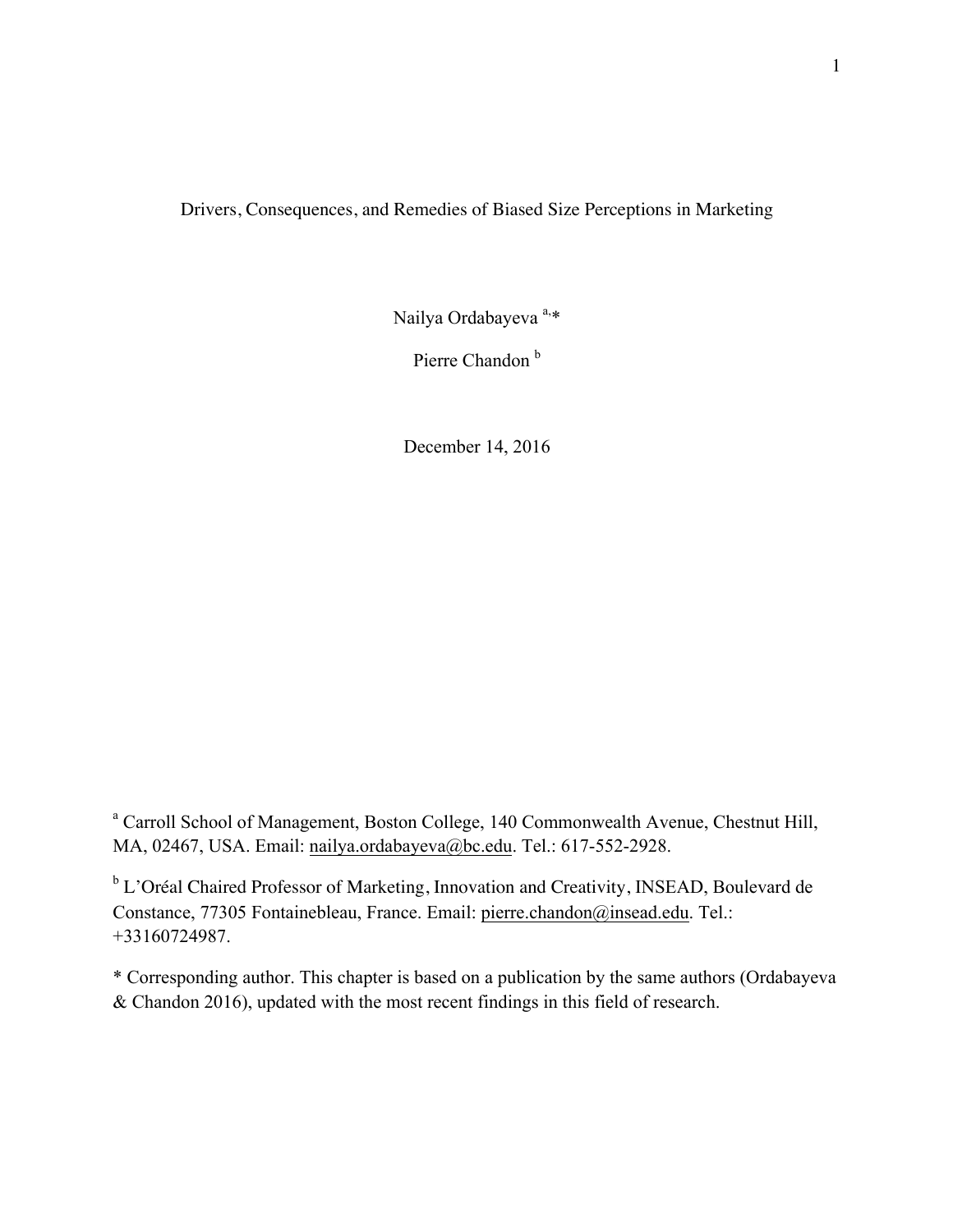Drivers, Consequences, and Remedies of Biased Size Perceptions in Marketing

#### Abstract

The sizes of packages and portions have changed dramatically in the recent decades, impacting consumers' food consumption decisions as well as their health. Understanding – and mitigating – biases in their perceptions of package and portion sizes is imperative. This chapter discusses five biases in consumers' size perceptions: underestimation, dimensionality, directionality, labels, and affect. We explore the causes of these biases, outline their implications for consumption decisions, and offer tactics to mitigate these biases and encourage healthier consumption choices. Unresolved theoretical and practical issues are outlined, as are potential avenues for future research.

Keywords: Size perception; Estimation; Packaging; Portion Size; Food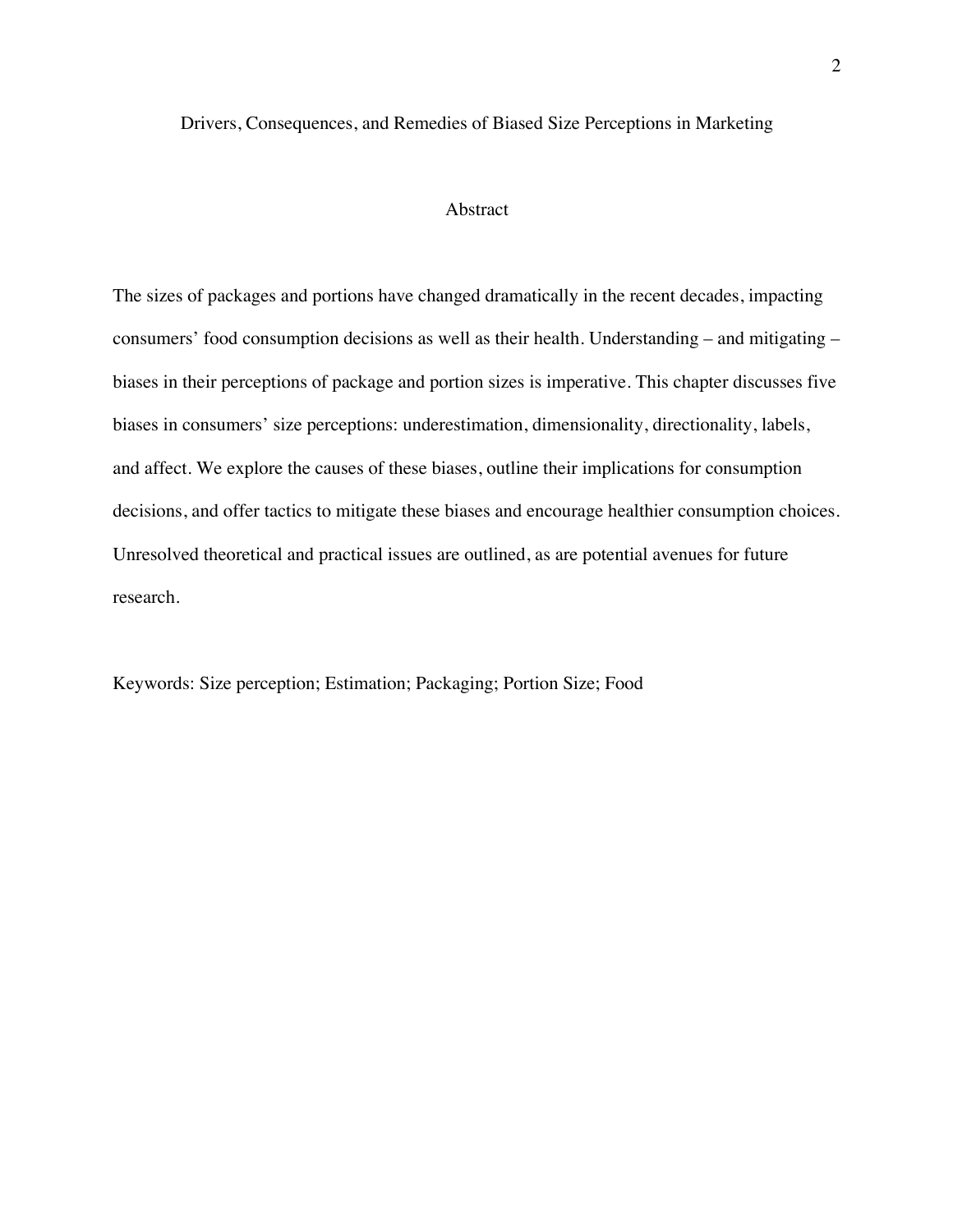Drivers, Consequences, and Remedies of Biased Size Perceptions in Marketing

The size of food and beverage portions and packaging has increased significantly in recent years: by over 60% for salty snacks and by 52% for sodas, for example (Nestle, 2003; Rolls, Morris, & Roe, 2002; Nielsen & Popkin, 2003). The supersizing trend has been identified as one of the key drivers of the obesity epidemic and related health concerns (Ledikwe, Ello-Martin, & Rolls, 2005; Young & Nestle, 2003). Partly in response to these concerns, and partly out of cost considerations, some marketers have reduced product sizes. Their initiatives have been successful in some cases, but have backfired in others. For example, TGI Friday's downsized "Right Portion, Right Price" menu garnered a positive consumer response, whereas Ruby Tuesday's downsized portions led to a sales dip and were discontinued just five months after introduction (Deutsch 2007; Horovitz, 2007; Martin, 2007). In some instances, marketers have been accused of deceiving consumers by charging the same price for a smaller size (Grynbaum, 2014).

In view of these developments, it is critical to understand how consumers perceive the sizes of packages and portions, and how those perceptions shape their consumption decisions. Studies in health, nutrition science, psychology, and marketing have established that quantity judgments drive a host of consumption decisions including consumption quantity, product choice, and willingness to pay (Chandon & Ordabayeva, 2009; Chandon & Wansink, 2012; Raghubir & Krishna, 1999; Wansink & Van Ittersum, 2003; see Wansink & Chandon, 2014 for a review). Studies have revealed that consumers often *underestimate* the importance of quantity judgments in their food decisions and *overestimate* that of food quality judgments. A large proportion of consumers think that monitoring the *type* rather than the *amount* of food consumed is more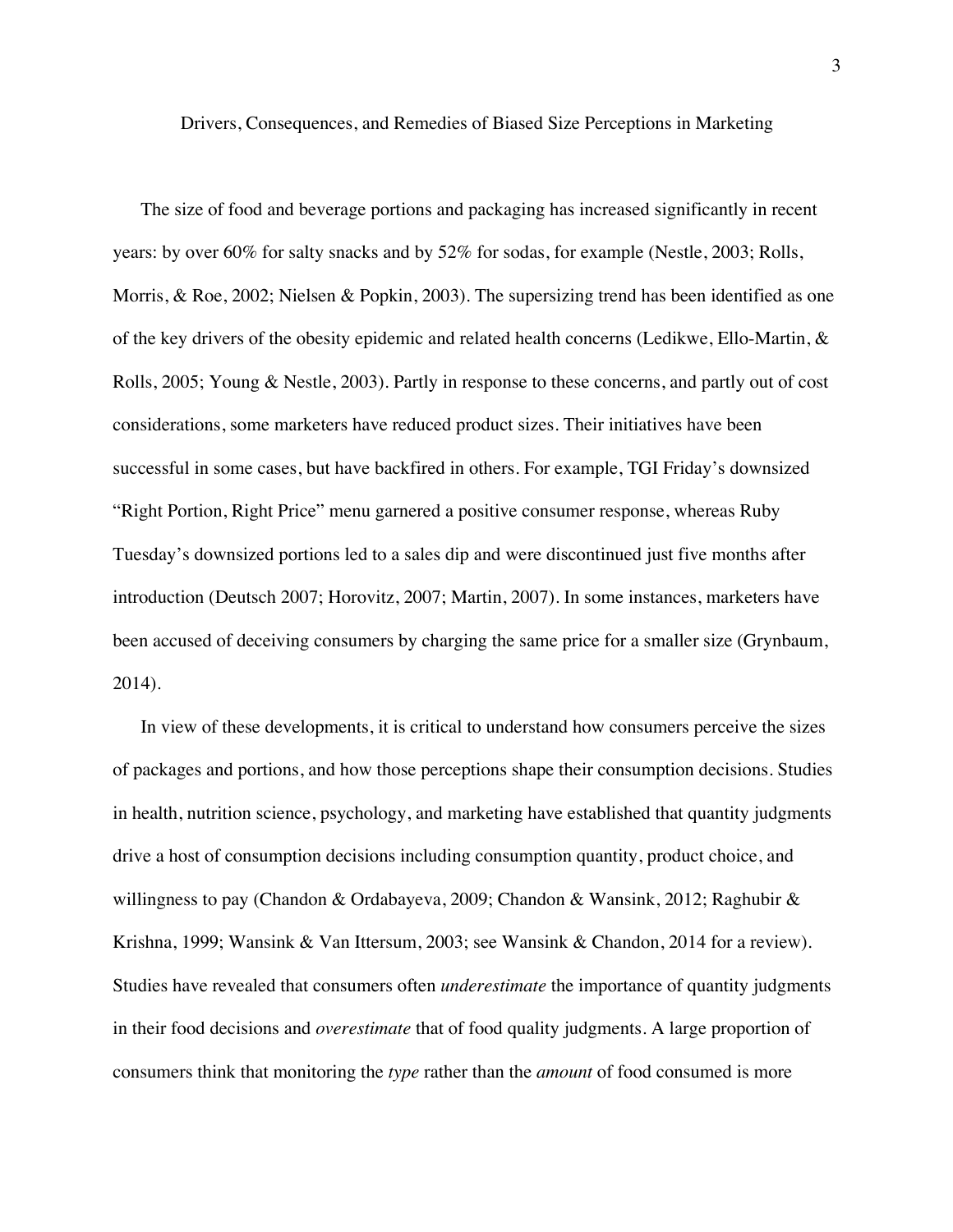important to lose weight (Collins, 1996; Rozin, Ashmore, & Markwith, 1996). For example, they believe that weight gain is more likely to occur after consuming a small portion of unhealthy food (e.g., a mini-Snickers® bar containing 47 calories) than a large portion of healthy food (e.g., a cup of low-fat cottage cheese, three carrots and three pears totaling 569 calories) (Oakes, 2005).

Yet, a growing body of evidence reports that size perceptions are the primary driver of portion size decisions, and that biases which hinder the accuracy of consumers' size perceptions can lead to unhealthy choices. In this chapter we outline five systematic biases in consumers' perceptions of package and portion size. We discuss their implications for consumption decisions and offer effective remedies. We conclude with a discussion of important gaps in the literature and fruitful avenues for future research.

#### BIASES IN SIZE PERCEPTION

Despite the increased availability of size information on food packaging and restaurant menus, upwards of 70% of consumers do not check this information to make quantity judgments (Lennard, Mitchell, et al., 2001). Various explanations for this have been advanced. Some people find size information confusing, especially when it contains non-metric information (Viswanathan, Rosa, & Harris, 2005). Many rely on the packaging as a cue for how much food is contained inside, using their visual impressions instead of actual size information to make decisions (Chandon & Wansink, 2012; Wansink & Chandon, 2014).

This presents a significant challenge because research indicates that visual perceptions of size, and changes in size, are inaccurate. We identify five biases related to the underestimation of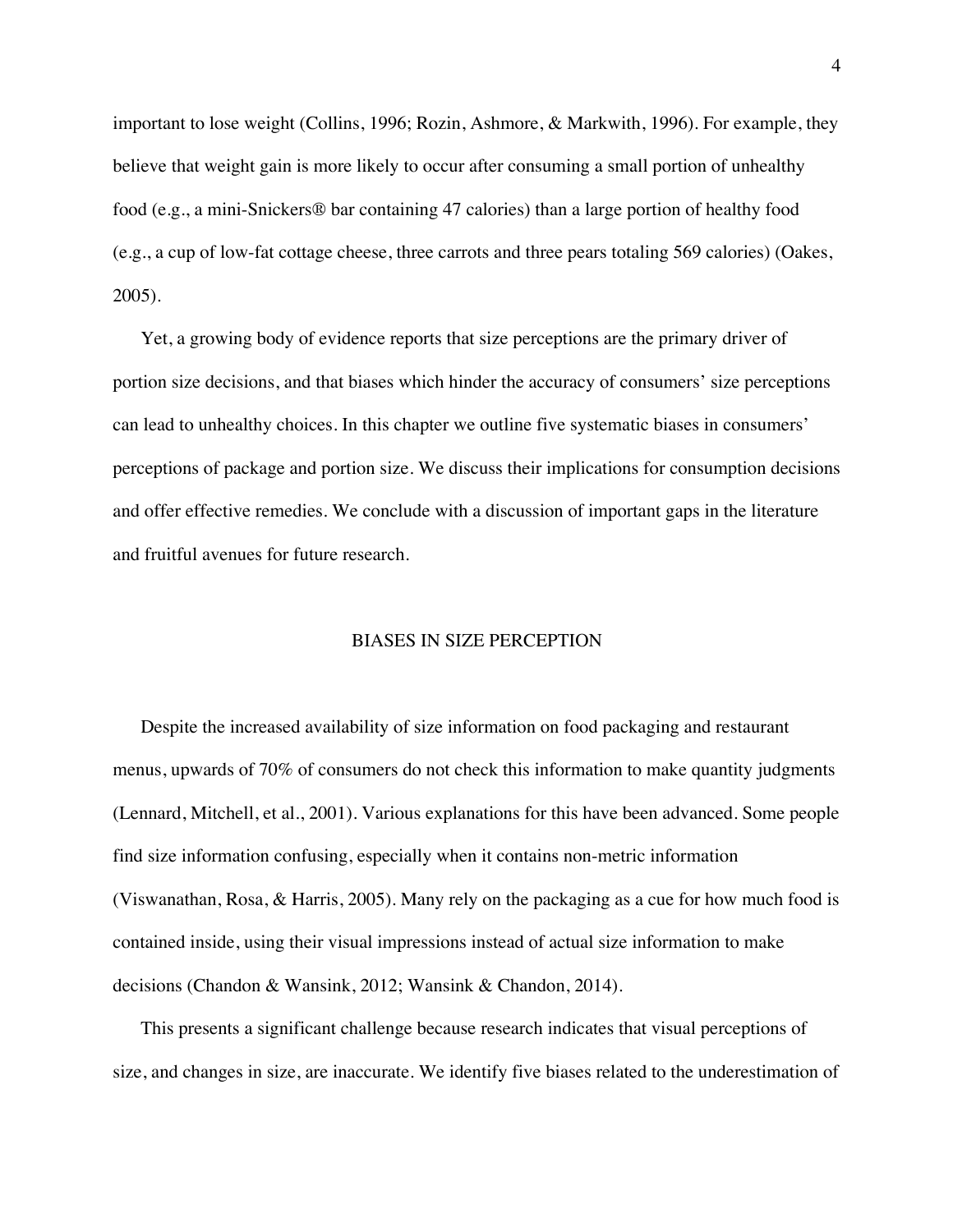package and portion size changes, the dimensionality of size changes, the directionality of size changes, labeling effects, and affective influences, which hinder the accuracy of size estimations as well as healthy consumption choices. We describe each of these biases, discuss their implications for consumption decisions, and offer potential remedies.

#### *Underestimation*

*Bias*. According to the psychophysics literature, perceptions of object size follow a power function of actual size (Stevens, 1986), a relationship captured by the formula below:

### $ESTSIZE = a \times ACTSIZE^b$ ,

where ESTSIZE represents the estimated size of the object, ACTSIZE represents its actual size, a is a constant term, and b is the power exponent that represents the elasticity (or sensitivity) of perceived size to actual size. Studies have reported that for physical objects, the power exponent tends to be lower than 1, indicating that perceived object size grows more slowly than actual size, implying that the underestimation of object size and size change is more pronounced for large objects than small ones.

Marketing studies have corroborated these findings for packages and portions, with the reported power exponent ranging between .5 and .8, suggesting that the changes in package and portion size are also significantly underestimated, although more accurate estimations (a power exponent of 1) emerge for one-dimensional objects such as lines (Krishna 2007, 2012). In other words, consumers underestimate size and size changes in packages and portions, more for large packages and portions than for small ones.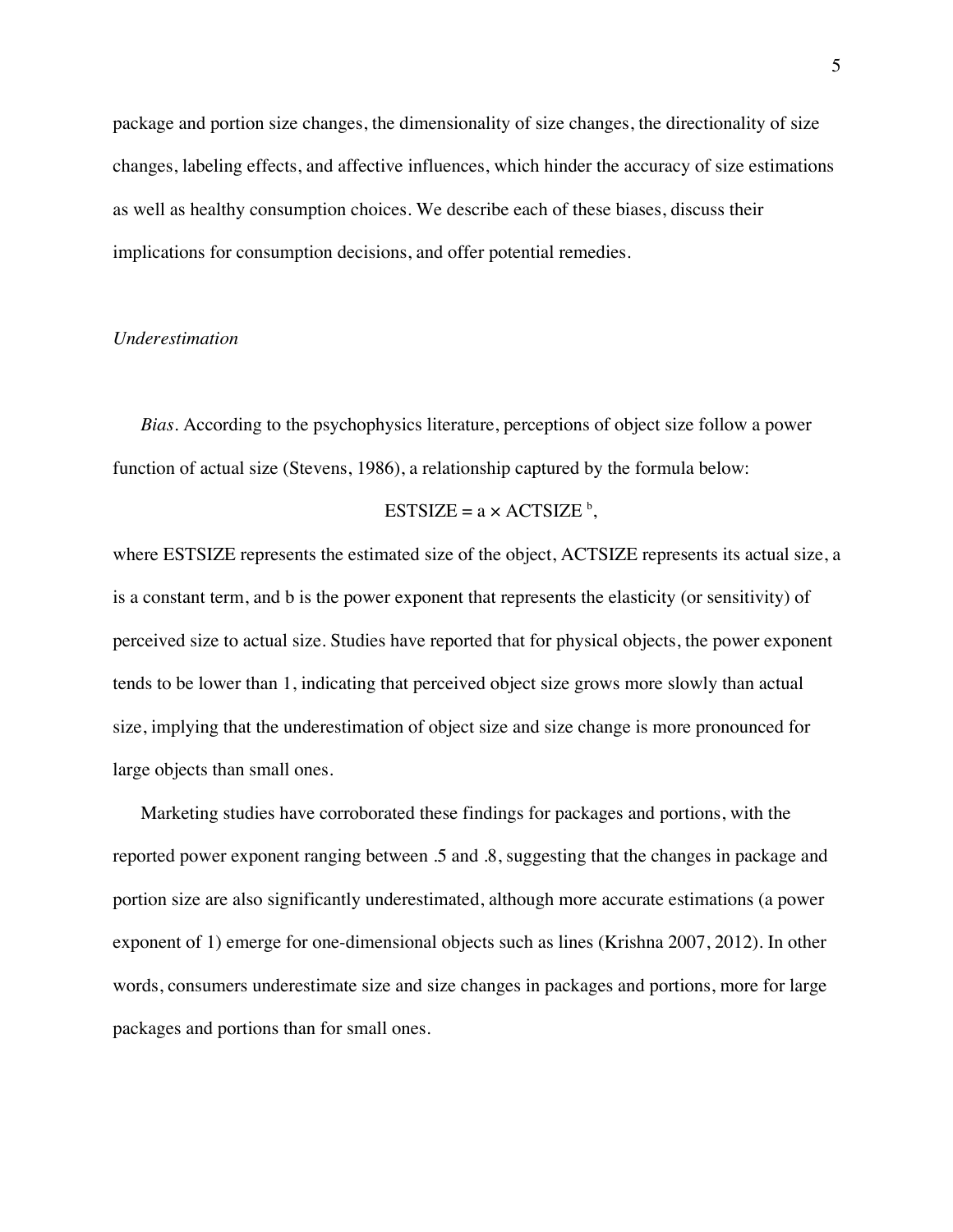*Implications*. The underestimation bias has significant implications for consumption decisions. Consumers' growing insensitivity to actual size as packages and portions become larger leads to greater food intake. In short, they eat more because they do not realize just how much supersized packages and portions actually contain.

Chandon and Wansink (2007a) documented this effect in a series of studies in which participants' underestimation of food portions was linked to the size chosen or consumed. In one study, when patrons of US fast food restaurants in three cities were asked to estimate the calorie content of meals that they had ordered, diners significantly underestimated the size of their meals: meals on average contained 744 calories but were believed to contain 544 calories, a 27% underestimation. The bias was greater for large meals: large meals containing on average 1144 calories were believed to contain 687 calories, a 40% underestimation; small meals containing on average 484 calories were believed to contain 433 calories, an 11% shortfall. This bias was found to persist regardless of whether participants were lean or overweight, whether they had a limited or an extensive interest in nutrition, for foods of different shapes, and whether food was about to be consumed, already consumed, or stored in the pantry (Chandon & Wansink, 2006a, 2007a; Krider, Raghubir, & Krishna, 2001).

*Remedies*. Since the underestimation bias occurs regardless of consumers' weight and nutrition expertise, even professional dieticians are susceptible to the bias (Chandon & Wansink, 2007a) which would suggest that visual biases are hardwired (Raghubir 2007). Indeed it has been shown that the underestimation bias cannot be eliminated through manipulations of consumer attention, motivation, or information. Specifically, studies have shown that providing information about the underestimation bias does not reduce that bias (Chandon & Wansink, 2007a; Ordabayeva & Chandon, 2013). Neither does boosting consumers' attention to the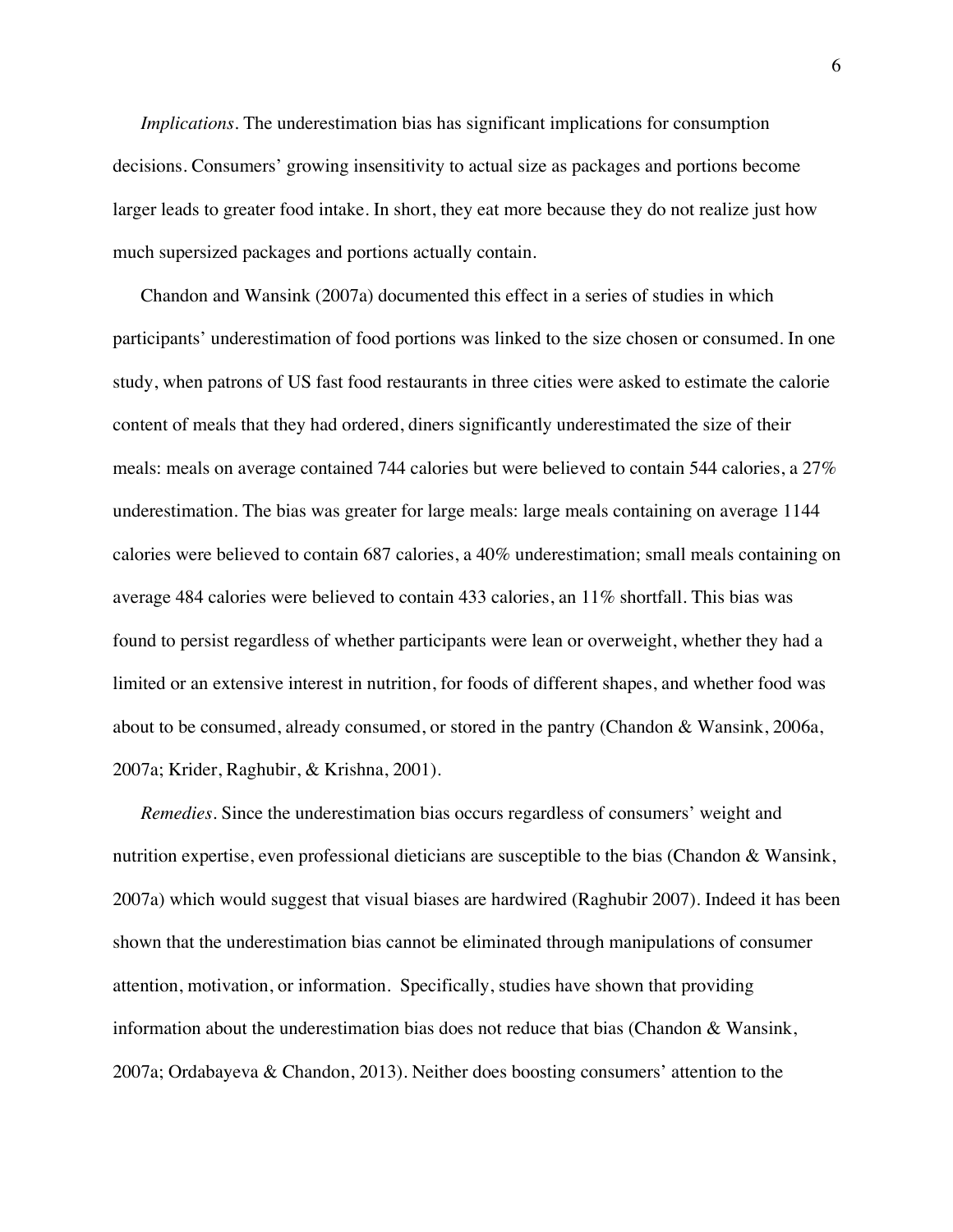estimated object (Folkes & Matta, 2004), nor boosting their intrinsic or extrinsic motivation to be accurate – by providing a financial reward (Ordabayeva & Chandon, 2013; Raghubir, 2007).

Conversely, recasting the task from estimating an entire meal to estimating its individual components (e.g., estimating the main course, the side, and the drink, separately) can effectively reduce the underestimation bias and improve the accuracy of size estimates. As shown in Figure 1, the power exponent describing meal size estimations improves from .38 in the control condition (in which participants estimated the size of the whole meal) to .83 in the piecemeal estimation condition (in which they estimated the size of individual meal components prior to estimating the size of the whole meal), regardless of participants' weight.

#### --- Insert Figure 1 about here ---

Since piecemeal estimation – which requires individuals to estimate components that are individually smaller than the whole meal – produces less underestimation than the meal as a whole, it also makes consumers less likely to choose large meals, and more likely to make healthier consumption decisions (Chandon & Wansink, 2007a).

Furthermore, there is evidence that improving the accuracy of consumers' size estimations boosts eating enjoyment, which suggests that large portions accelerate sensory satiation and reduce sensory pleasure (Cornil & Chandon, 2015; Garbinsky, Morewedge, & Shiv, 2014).

#### *Dimensionality*

*Bias.* Perceptions of size are influenced by the shape of the size change. Products can grow or shrink along a single spatial dimension (e.g., length), along two dimensions (e.g., length and width or base), or three dimensions (height, width and length). Dimensions may change in the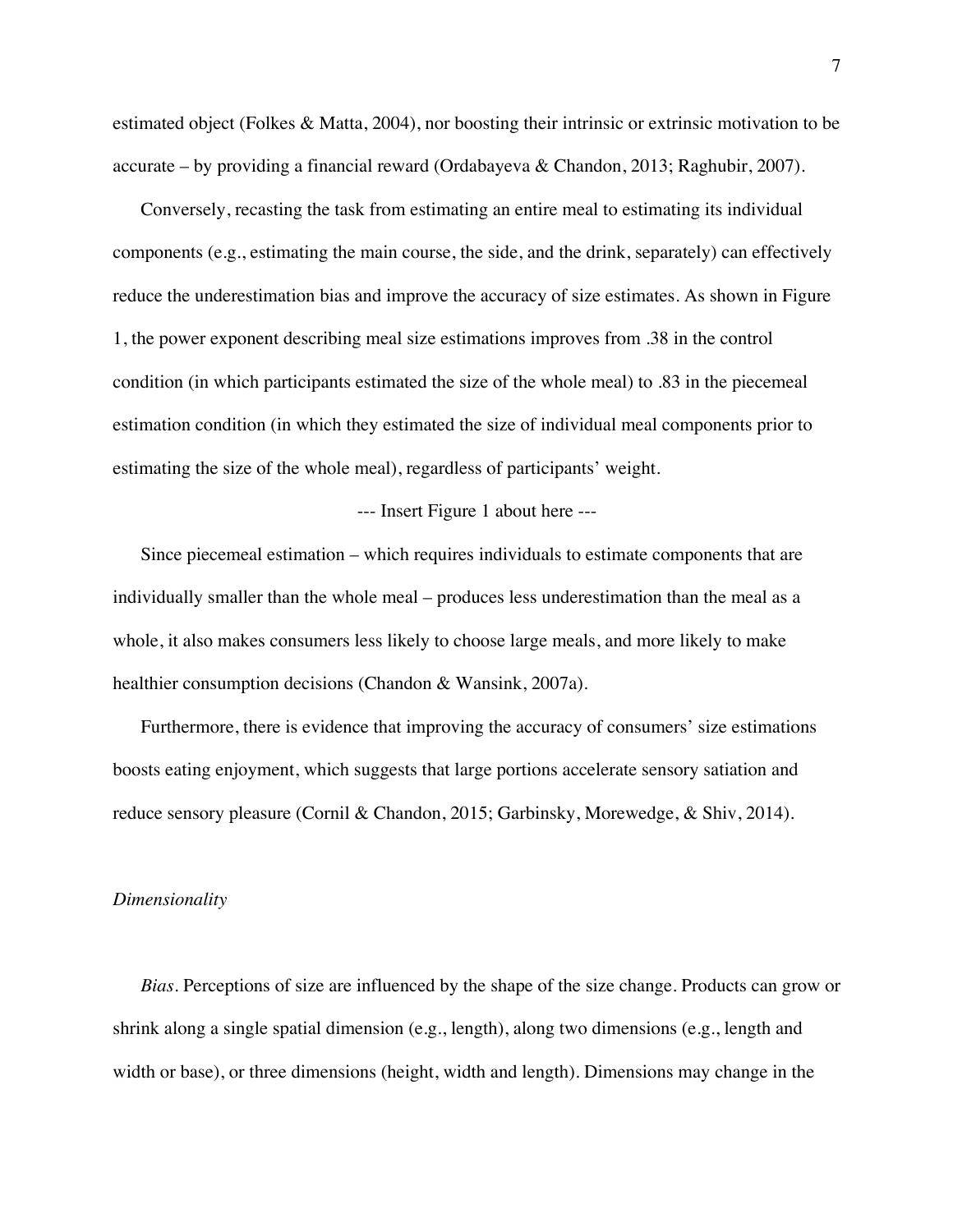same direction (all dimensions increase simultaneously) or in opposite directions (some dimensions increase while others decrease  $-e.g.,$  elongation reduces the base while increasing length (Raghubir & Krishna, 1999; Wansink & Van Ittersum, 2003). Hence, the accuracy of size perception depends on the number of changing dimensions as well as the direction in which those dimensions change.

Psychophysics studies have reported that estimation accuracy is higher for one-dimensional objects (e.g., lines: power exponent  $b = 1$ ) than for two-dimensional objects (e.g., squares:  $b = .7$ to .8) or three-dimensional objects (e.g., cubes:  $b = .6$ ) (see Krishna 2007 for a review). Similarly, the accuracy of size change estimation is greater when an object changes in a single dimension (e.g., when a box of crackers grows in length alone) than in two dimensions (e.g., when it grows in length and width) or three dimensions (e.g., when it grows in height, width and length) (Chandon & Ordabayeva, 2009). Estimation accuracy declines even further when the dimensions of a package change in opposite directions (e.g., when the base shrinks but the length increases) (Ordabayeva & Chandon, 2013). In a study by Chandon and Ordabayeva (2009), six candles were perceived to be smaller when they grew in height *and* diameter from one size to the next (b = .63) than when they grew in height alone (b = .87), as illustrated in Figure 2.

#### --- Insert Figure 2 about here ---

The dimensionality bias occurs because estimating volume change requires individuals to integrate information across three product dimensions – in multiplicative fashion – hence the estimation task is increasingly complex. Indeed studies have shown that consumers' size perceptions are consistent with an additive (rather than multiplicative) model of dimension integration. Simply put, people tend to add rather than multiply the changes in the individual dimensions to arrive at their estimate of total volume change (Ordabayeva & Chandon, 2013).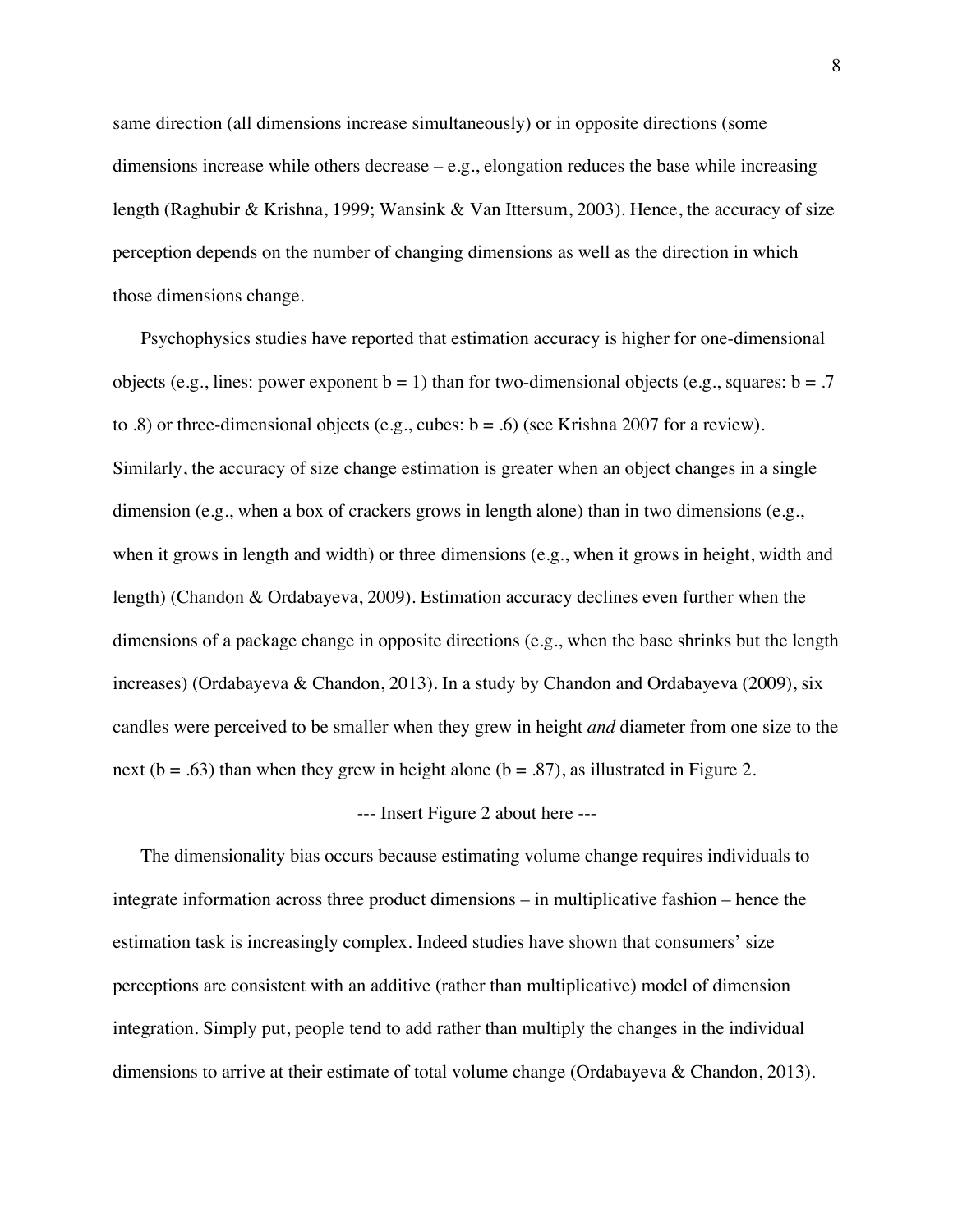For example, a box that proportionately grows by 26% in height, width and length is judged to have grown by 78% (=  $26\% + 26\% + 26\%$ ), instead of  $100\%$  (1.26  $\times$  1.26  $\times$  1.26 = 2), in total volume.

*Implications.* The dimensionality bias has been found to spill over from consumers' perceptions of product size to their expectations of product price, product choice, and consumption volume (Chandon and Ordabayeva, 2009). Consumers expect to pay less for supersized products (e.g., in our studies they demanded up to 57% larger discounts) when the package size increases in three (vs. one) dimensions. Interestingly, this tendency mirrors the lower prices that marketers charge for products supersized along all three (vs. one) dimensions (e.g., for shaving cream supersized in height and diameter vs. height only). Consumers are (up to 32%) less likely to choose supersized products when the supersizing occurs in three (vs. one) dimensions. In another setting – serving drinks – people are more likely to over-serve beverages (by up to 19%) when they use conical glasses in which liquid volume increases in height and diameter than when it increases only in height.

*Remedies.* Because the dimensionality bias is caused by consumers' inability to multiplicatively integrate the changes in three dimensions, the bias is reduced when the change in product volume is linearized from multiple dimensions to just one. Hence, if marketers wish to increase the appeal of supersized products, boost willingness-to-pay for such products and lower the risk of overconsumption, they should supersize their products in just one dimension. Conversely, to boost the appeal of downsized products they should downsize their products in multiple dimensions since such changes are less likely to be detected. In one study, consumers were 21% more likely to choose a downsized soda when the bottle shrank in height and diameter (vs. just height) (Chandon & Ordabayeva, 2009).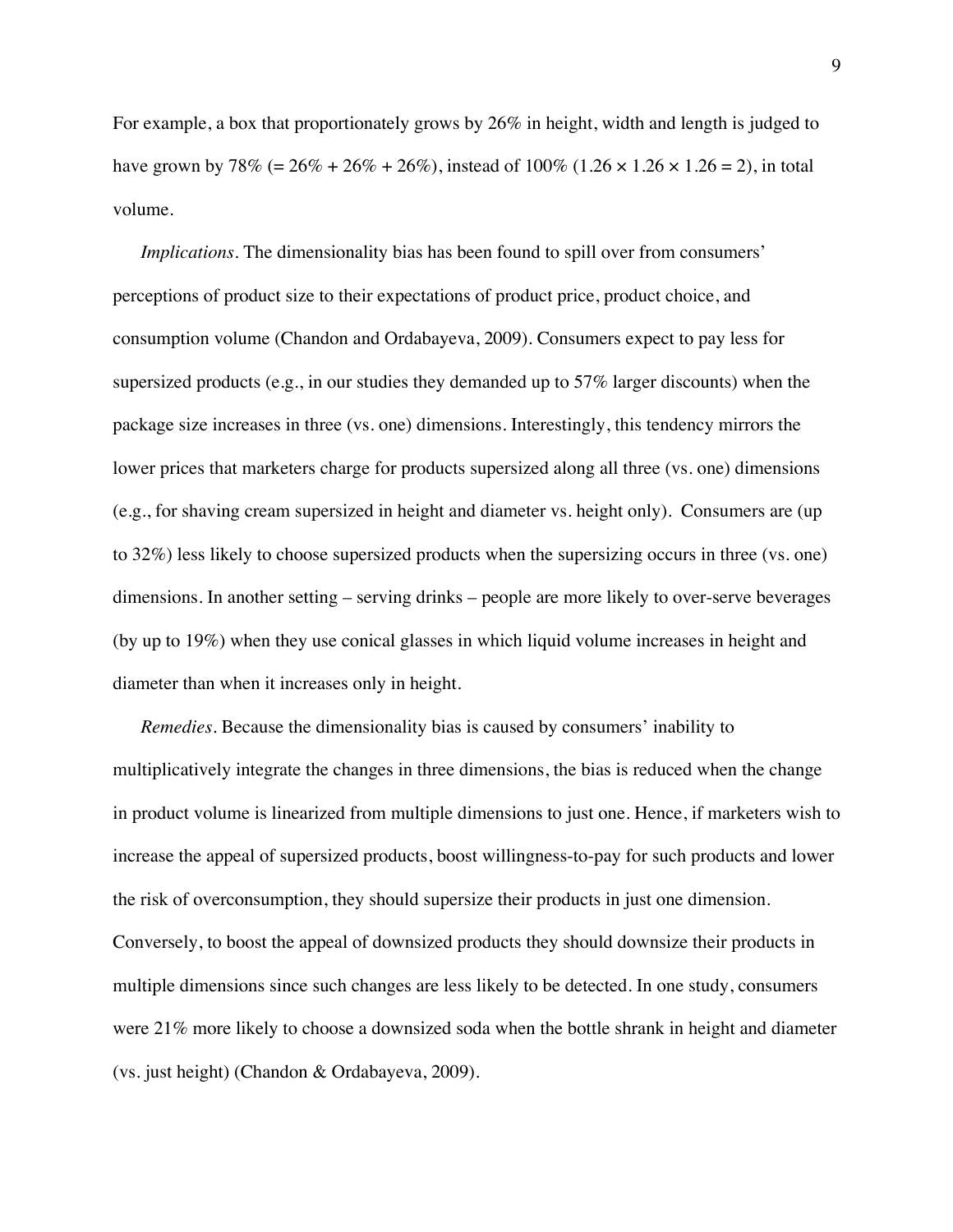In an extreme case, product downsizing can go completely undetected if it is implemented through package elongation when the dimensions change in opposite directions such that the magnitude of the increase in one dimension perfectly counter-balances that of the decrease in the other two dimensions. This principle was verified in a study where participants were shown four candles that shrank by 8% from one size to the next. The downsizing occurred either in height alone (1D downsizing condition), or through elongation (elongated downsizing condition) such that the candle's volume shrank as it became more elongated, with the increase in height perfectly counter-balanced by the decrease in base. While participants perceived a significant reduction in volume in the 1D condition (a candle that was 24% smaller than the reference was perceived to be 20% smaller), they missed the downsizing in the elongated downsizing condition (the same candle was believed to be just 2% smaller than the reference).

In a different study, the package of an established food brand was downsized through a 1D change by shrinking its height, or through elongation in height (shrinking the base and increasing the height) or through elongation in width (shrinking the height and increasing the width). As shown in Table 1, whereas the appeal of the package compared to the original significantly dropped when it was downsized in 1D, it did not drop when the package was downsized through elongation (Ordabayeva & Chandon, 2013).

#### --- Insert Table 1 about here ---

Another tactic to mitigate the dimensionality bias would be to allow consumers to use additional senses other than vision, such as touch/feel, to evaluate portion size. Allowing participants to weigh products by hand, in addition to inspecting products visually, has been found to minimize the dimensionality bias (Ordabayeva & Chandon, 2013).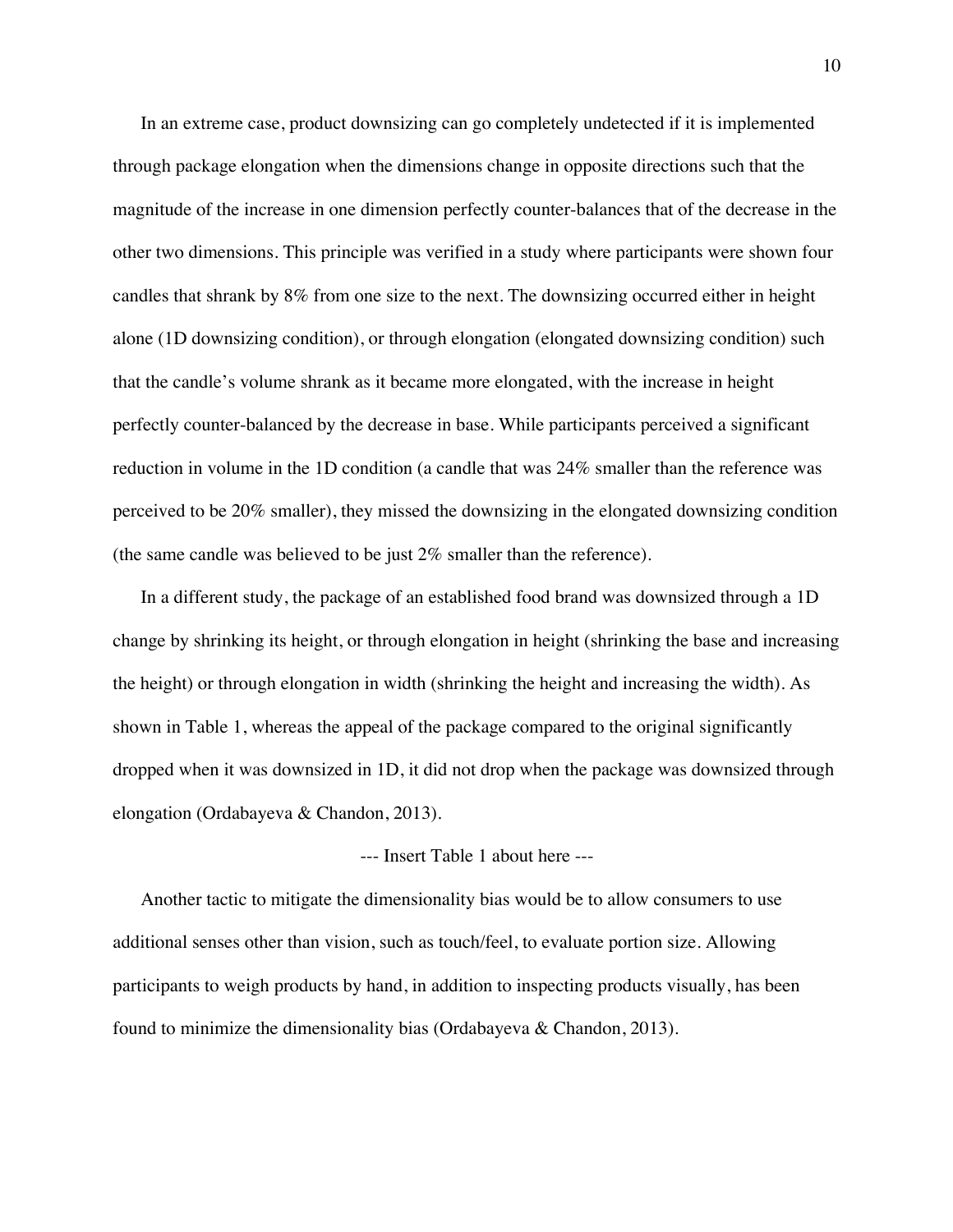A final strategy to counteract the dimensionality bias may be to use transparent packages that make it easier for consumers to see the quantity contained in the package (Deng & Srinivasan, 2013). However, the desirability of transparent packaging depends on the type of product: it may be an advantage to monitor healthy products but could backfire if unhealthy products appear to be more tempting when the package is transparent (rather than opaque).

#### *Directionality*

*Bias*. The accuracy of size perceptions depends on the direction of the size change: consumers are more sensitive to quantity decreases than increases. Whereas they significantly underestimate quantity increases, they are more accurate (even, in certain cases, perfectly accurate) when estimating quantity decreases.

To illustrate: In one study, we prepared three plates with a small (S), medium (M), and large (L) portion of nuts (Chandon & Ordabayeva, 2017). In the increasing quantity condition, participants were told the number of nuts in the small portion and asked to estimate the number of nuts in the medium and large portions. In the decreasing condition, they knew the number of nuts in the large portion and had to estimate the number of nuts in the medium and small portions. As shown in Figure 3, portion sizes were strongly underestimated in the supersizing condition: while portion L (637 nuts) was actually 12.25 times larger than portion S (52 nuts), it was perceived to be only 4.9 times larger (273 nuts; the corresponding beta was .68). Estimations were more accurate in the downsizing condition: portion S was perceived to be 7.0 times smaller than portion L (74 nuts;  $b = .86$ ).

--- Insert Figure 3 about here ---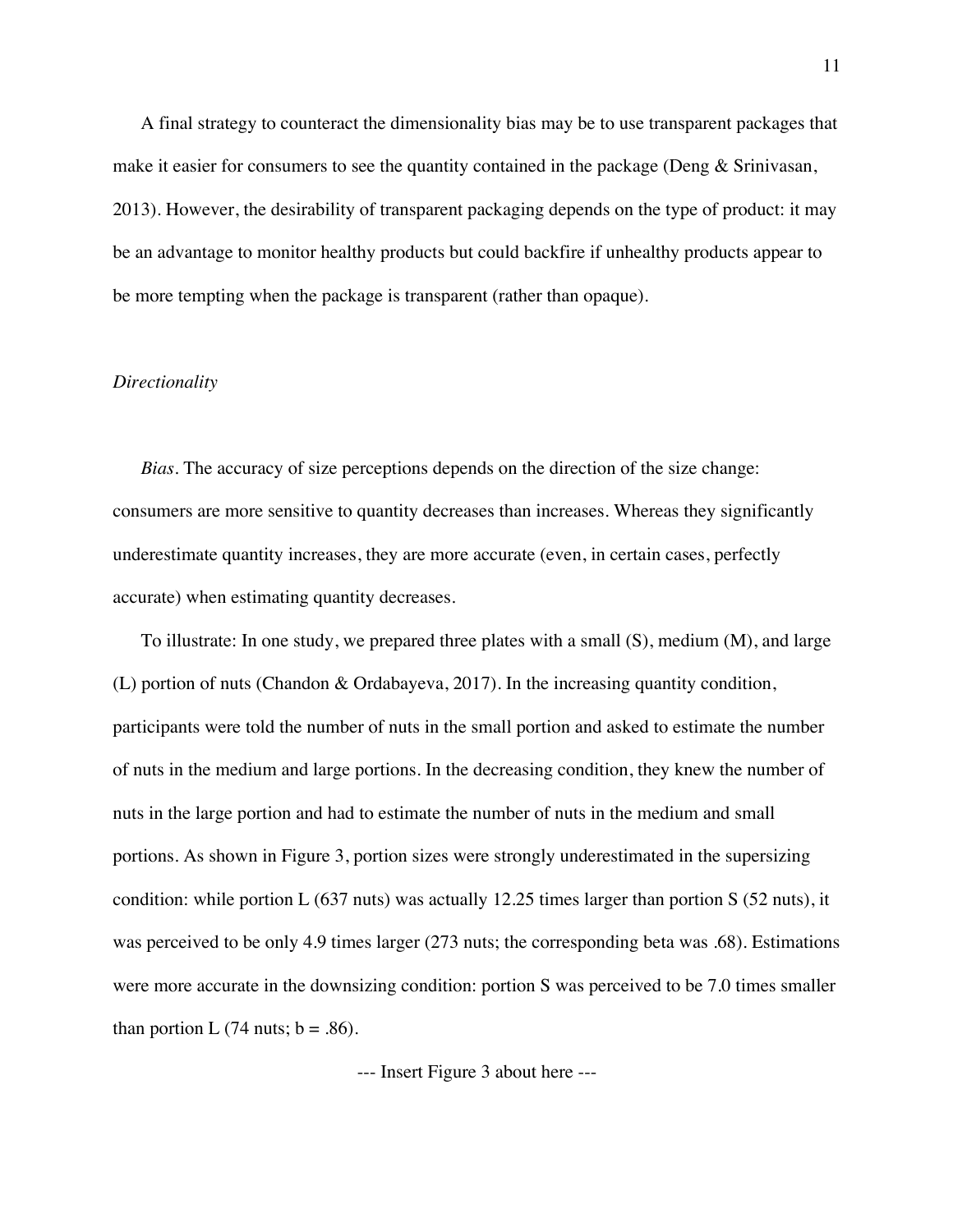The directionality bias persists for countable and non-countable foods, among novice and expert estimators (even professional cooks), across a wide range of products and size changes, using various units (weight, volume, calories). This bias does not occur because of loss aversion (the encoding of quantity decrease as a loss, and of increase as a gain) or anchoring effects (it occurs even when the same quantity serves as a reference), but emerges because physical quantity has a lower zero bound and can never be negative. As a result, when judging quantity decreases, individuals estimate the size of a target that will fall between the larger reference size and the natural zero bound, whereas when judging quantity increases, the estimated size of the target will fall between the smaller reference size and infinity (with no upper bound) – a more difficult task.

*Implications*. The directionality bias impacts various consumer judgments, including how they determine the value of the product and which product they choose. For example, in the above study involving small, medium and large portions of peanuts, when informed about the unit price of the small and the large portion (held constant across the supersizing and downsizing conditions), participants were more likely to think that the large portion provided better value for money (which was objectively true) in the downsizing (vs. supersizing) condition because the perceived difference in the sizes of two portions was bigger (Chandon & Ordabayeva, 2017). Furthermore, consumers' reluctance to accept product downsizing, as reported in the media and in prior literature (Deutsch, 2007; Grynbaum, 2014; Martin, 2007), may be at least partly driven by greater perceptual sensitivity to quantity decreases than to quantity increases. Studies have shown that reducing consumers' perceptual sensitivity to quantity decreases boosts their acceptance of downsizing (Ordabayeva & Chandon, 2013).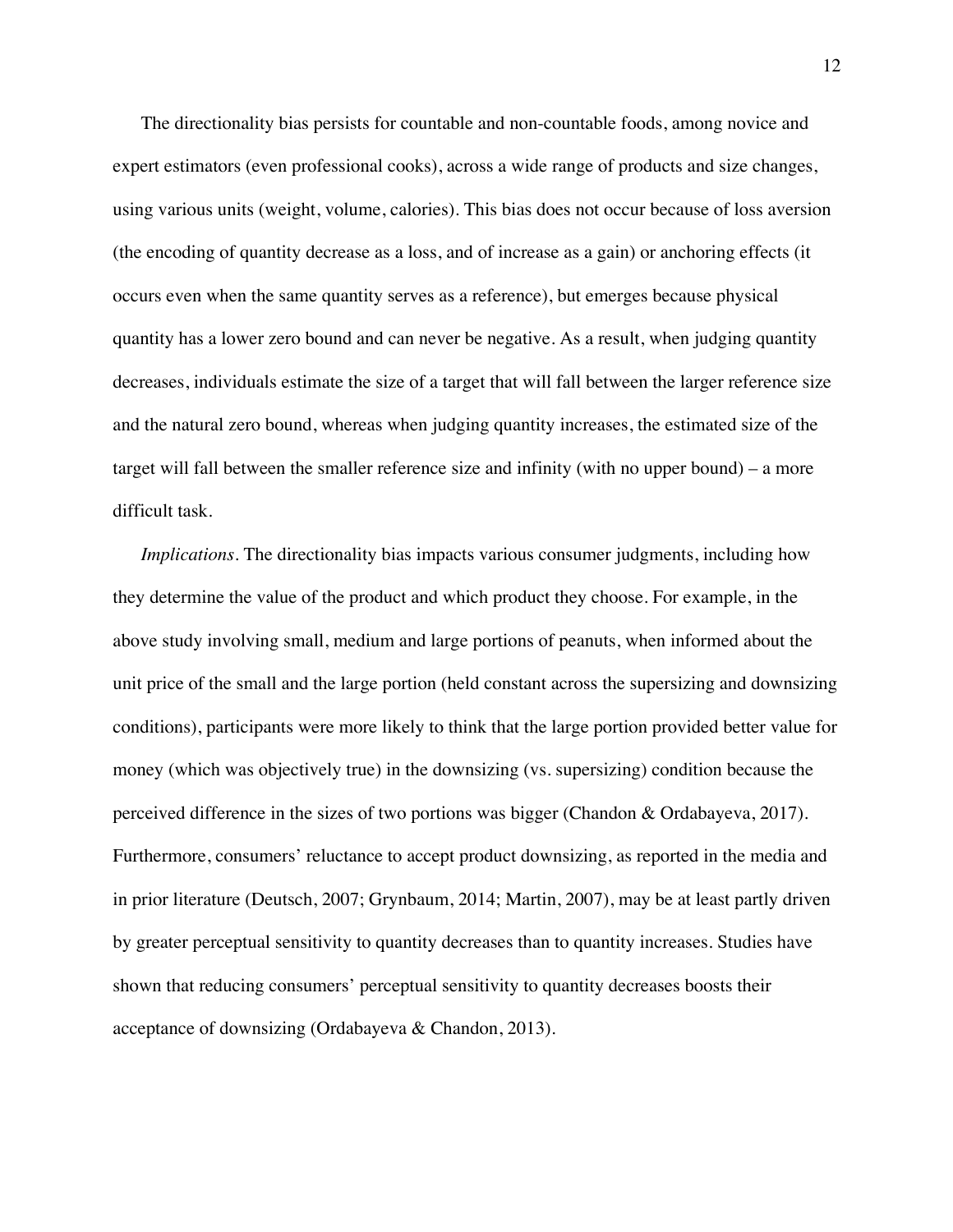*Remedies*. The psychological source of the directionality bias (individuals' reliance on extrapolation to estimate size decreases vs. interpolation to estimate size increase) provides valuable information about whether strategies to eliminate the bias will succeed. Since the bias is not driven by loss aversion (Kahneman & Tversky, 1979), strategies that change the valence or appeal of the product (and hence change the natural encoding of size increases as gains, and of decreases as losses) will not be effective. In contrast, strategies that change the presence of bounds (by either providing an upper bound on estimations of increase, or by taking away the lower zero bound from estimations of size decreases) should effectively reduce the asymmetry between estimations of supersizing and downsizing.

To test this notion, in one study participants were asked to judge the size increase or decrease in portions of jellybeans and iced tea (Chandon & Ordabayeva, 2017). To manipulate product valence, participants tasted sweet (positive valence) or salty (negative valence) iced tea, and jellybeans of regular (positive valence) or novelty flavors such as pencil shavings, vomit and baby diapers (negative valence). To manipulate the presence of bounds, participants either had to estimate the increase or decrease in portions presented on the table (which involved a natural zero bound for size decreases and no tangible upper bound for size increases), or to pour the same portions into or out of a glass (which highlighted the lower bound for size decreases – i.e. the quantity contained in the glass could not go below the bottom of the glass; and the upper bound for increases – i.e. quantity could not exceed the top of the glass). The results showed that the directionality bias emerged regardless of the valence of the products, but it disappeared when estimation bounds were implicitly provided in the pouring task. Specifically, participants were less sensitive to volume changes when visually estimating increasing portions (than decreasing portions) but they were just as sensitive to volume changes when *pouring* increasing portions as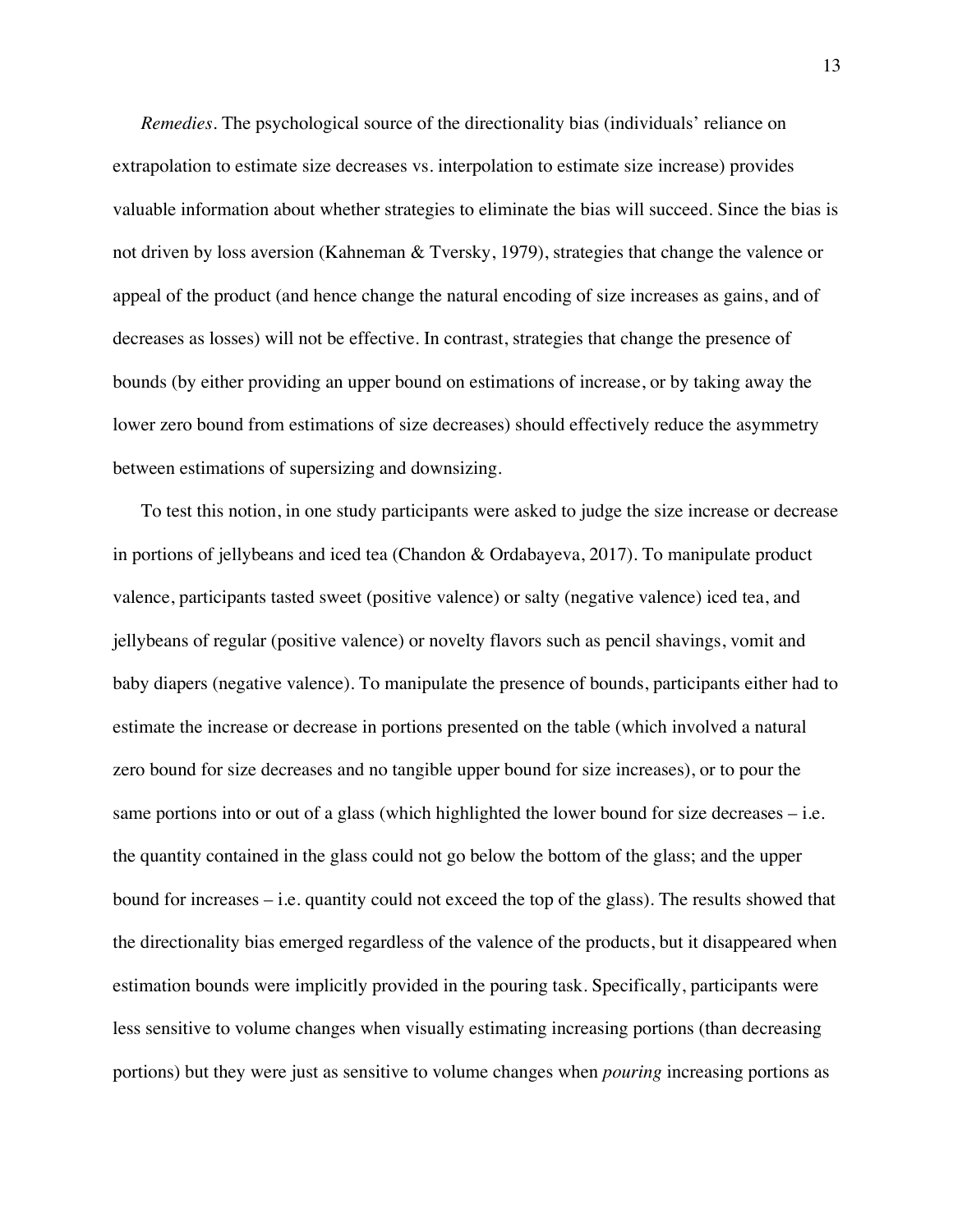when pouring decreasing portions. The role of estimation bounds was corroborated in a followup study, which provided an explicit numeric bound for estimates of increasing sizes.

#### *Labels*

*Bias.* Consumers' perceptions of package and portion size are further biased by labels describing food quality and quantity in advertising and packaging. Labels that describe package and portion size as "small", "medium", and "large" significantly bias consumers' expectations of how much food is contained inside. Aydınoğlu and Krishna (2011) found that consumers expected portions to be smaller when they were labeled "small" rather than "medium" or "large" even if the amount contained in these portions was equal or reversed. This finding is significant because labels are commonly used to set expectations of portion size, and in the absence of strict standards they vary significantly across outlets (Young & Nestle, 1998). For example, Regal Cinemas' "small" popcorn (800 calories) is larger than AMC Theatres' "medium" popcorn (680 calories); Burger King's "small" fries (116 grams) is almost identical to the "medium" fries sold at McDonald's (117 grams).

Labels that describe food quality (e.g., describe the ingredients) influence expectations about food quantity. Generally, labels that highlight a food's healthiness lower perceptions of its calorie content. For example, when food is labeled "low-fat", consumers will think it has fewer calories (Wansink & Chandon, 2006b). Similarly, consumers expect meals that combine foods framed as "healthy" and "unhealthy" to contain fewer calories than meals consisting of "unhealthy" items, even if their actual calorie content is identical or reversed. In one study Chernev and Gal (2010) showed participants a meal consisting of (i) a hamburger or (ii) a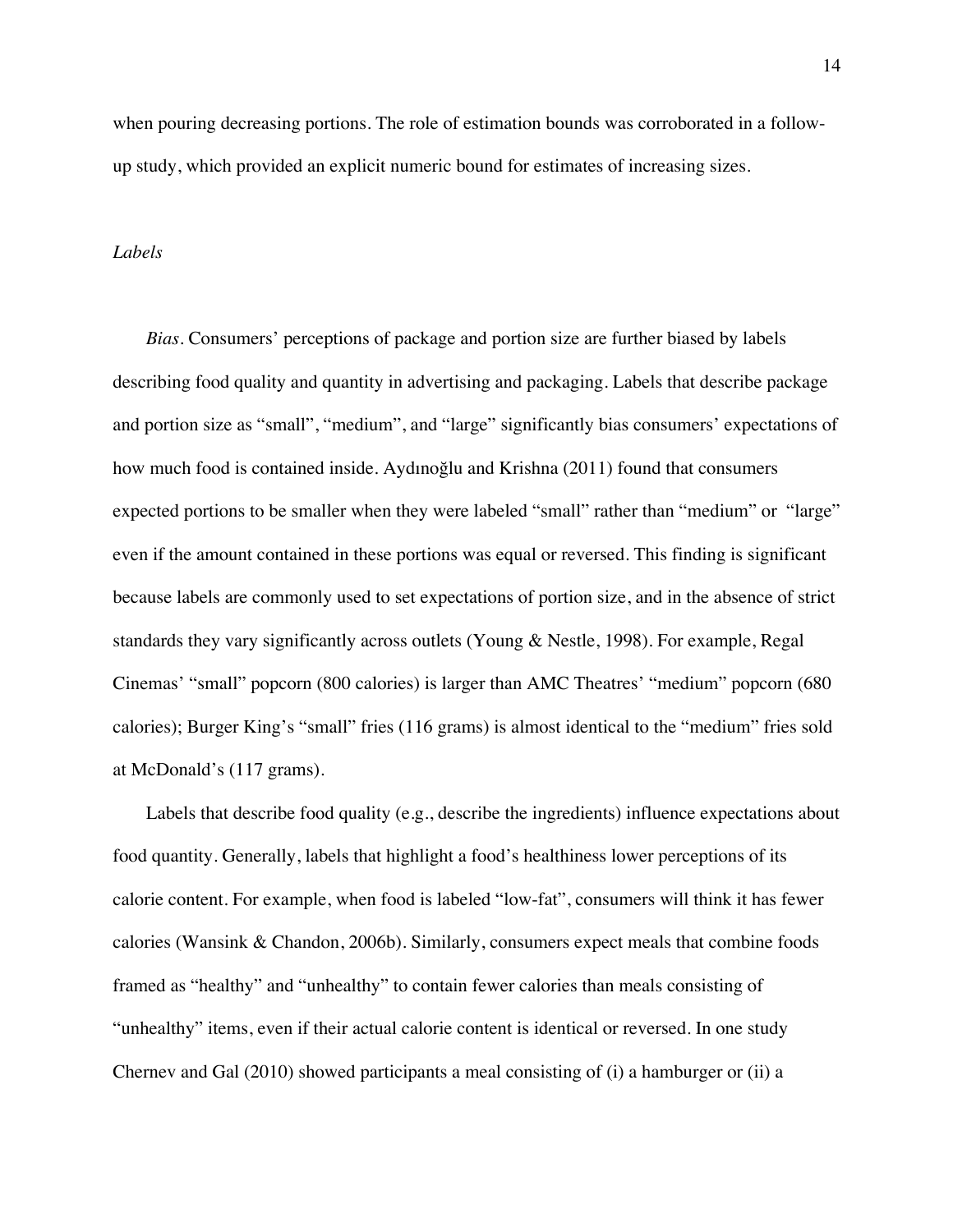hamburger and broccoli. Participants perceived the meal to have fewer calories when it had broccoli on the side (665 calories) than when it did not (761 calories), even though the actual caloric content of the combined meal was higher.

Similar effects emerge when food outlets and restaurant chains emphasize healthiness in their positioning and advertising. For example, studies have shown that meals at McDonald's (a chain that has an unhealthy image) are expected to be larger (more caloric) than comparable meals at Subway (a chain that tries to position and advertise itself as healthy). In one study, a 1000-calorie meal was believed to contain 744 calories if served at McDonald's, but 585 calories if served at Subway (Chandon & Wansink, 2007b).

Beyond quantity and quality labels, the mere design of a package label can change perceptions of package size. Deng and Kahn (2009) found that a package was perceived to be larger if its label featured a product image at the bottom, on the right or bottom-right (vs. the top, on the left, or top-left). This bias is driven by consumers' intuitive associations between the physical position of a product and its weight.

*Implications.* Labeling biases have significant implications for consumption decisions. Labels that reduce consumers' expectations of size lead to greater consumption. Aydınoğlu and Krishna (2011) found that labelling a food portion "small" led to greater consumption than portions labelled "medium" or "large", as individuals believe that they are consuming less. Similarly, a "low-fat" label boosts consumption because it reduces perceptions of portion size as well as consumption guilt. As a result, hedonic foods and overweight consumers are more susceptible to the effects of "low-fat" labels because they are more sensitive to manipulations that change consumption guilt (Wansink & Chandon, 2006b). Healthy restaurant positioning, too, leads individuals to consume more. Participants on average consumed 1011 calories using a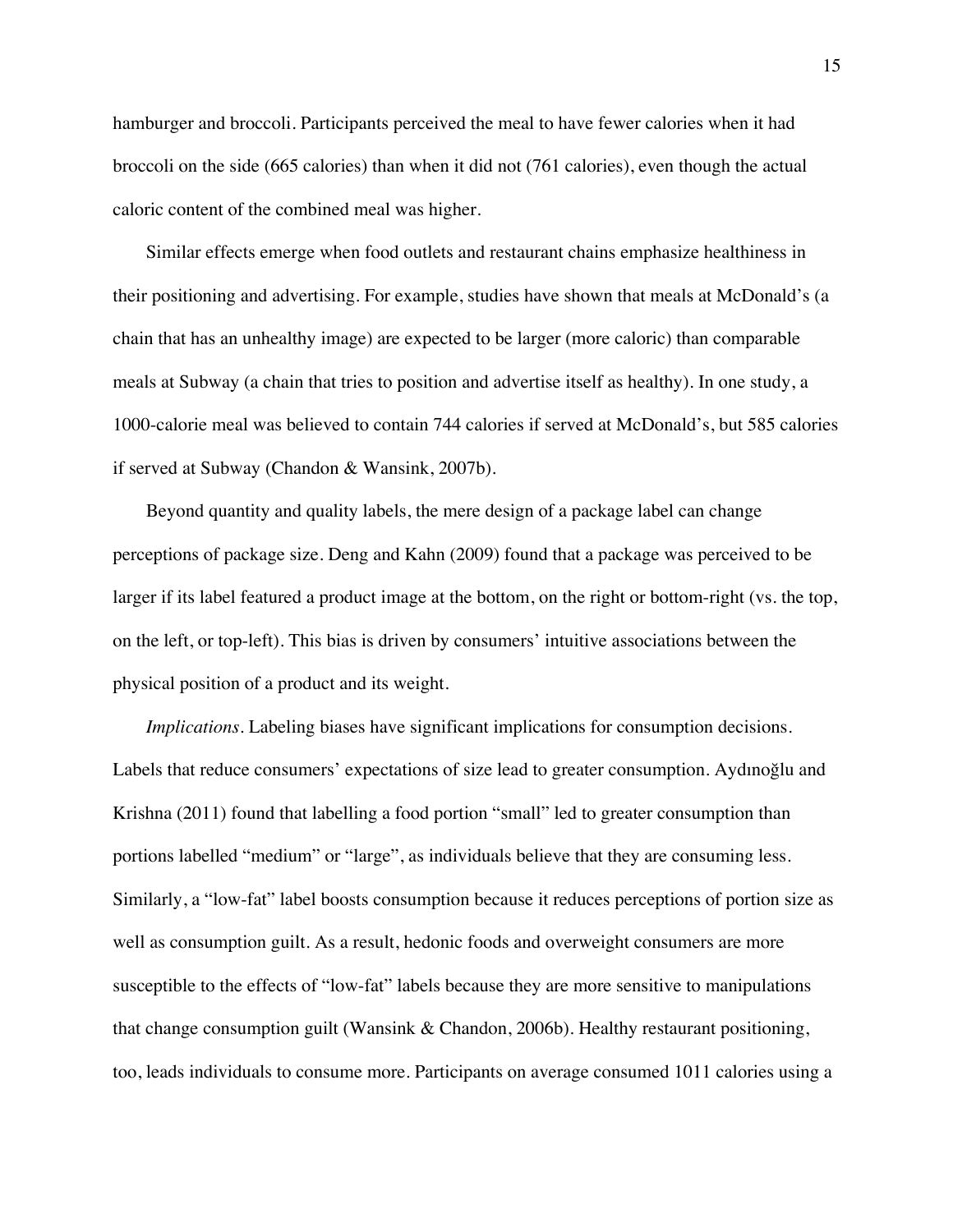coupon from Subway vs. 648 calories using a coupon from McDonald's, while believing that they had consumed less (i.e. 487 calories at Subway vs. 600 calories at McDonald's) (Chandon & Wansink, 2007b). Figure 4 summarizes this result.

--- Insert Figure 4 about here ---

*Remedies.* A number of strategies can be used to counteract labeling biases. Clearly, reinforcing consumers' categorization of foods into healthy and unhealthy types exacerbates labeling effects (Levin & Gaeth, 1988; Raghunathan, Naylor, & Hoyer, 2006). For example, the averaging bias (the belief that combined meals consisting of healthy and unhealthy components have fewer calories than meals consisting of purely unhealthy components) becomes stronger if participants are asked to assess the healthiness of individual meal components prior to estimating the meal's calorie content (Chernev & Gal, 2010). Instead, strategies that highlight the quantity, rather than the quality, of meals, can be effective. For example, having participants assess the size of individual meal components prior to estimating meal size reduces the averaging bias (Chernev & Gal, 2010).

Similarly, providing information about the number of servings in a food package or portion can curb the detrimental effect of "low-fat" labels on consumption. However, this strategy only works for normal-weight individuals who consume "low-fat" foods mainly because they appear to contain fewer calories; it does not work for overweight individuals who consume "low-fat" foods mainly because those reduce consumption guilt (Wansink & Chandon, 2006b).

Strategies that downplay the link between labels and food quality can further reduce labeling biases. For example, when consumers were asked to think how restaurants' health claims may not translate to the healthiness of individual items on the menu, the effect of those claims on consumption was curbed (Chandon & Wansink, 2007b).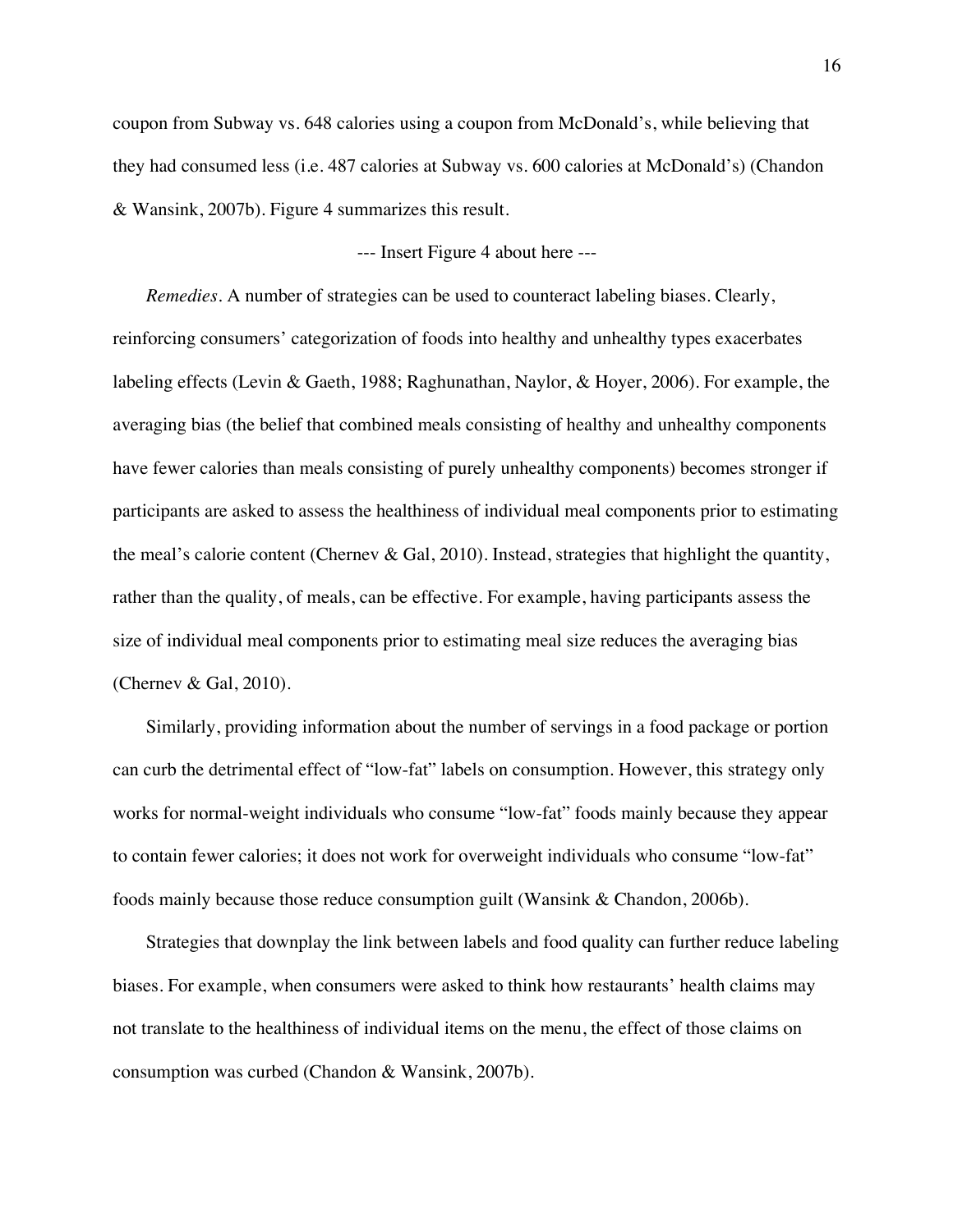Finally, the bias arising from product image positioning (heavy position = bottom-right vs. light position = top-left) on front-of-pack labels can be curbed if the product is placed next to other products with similar label design/positioning. In other words, a product with a its image positioned in the bottom-left (top-right) of its label is perceived to be less heavy (light) if it is surrounded by other products on the shelf that display the product image in the bottom-left (topright) of their labels (Deng & Kahn, 2009).

#### *Affect*

*Bias.* Consumers' emotional reaction to food can bias their perceptions of size. A number of classic studies have documented how objects appear to be bigger to those who desire them than to those who do not. Cigarettes look bigger to smokers, coins look bigger to the powerless, water looks more proximate to thirsty people, and a muffin looks bigger to restrained eaters (Balcetis & Dunning, 2010; Brendl, Markman, & Messner, 2003; Dubois, Rucker, & Galisnky 2010; van Koningsbruggen, Stroebe, & Aarts, 2011). However, new evidence suggests that the biased impression of desired objects may stem not from just desire alone, but from the combination of desiring an object and perceiving it as dangerous. In the context of food, consumers are more sensitive to package and portion size if they desire the food and perceive it to be a potential risk to their health (Cornil, Ordabayeva, Kaiser, Weber, & Chandon, 2014). This effect likely occurs because the tension between desire and perceived risk boosts physiological arousal and changes the way individuals visually process food stimuli, with the result that emotional conflict leads consumers to be more sensitive – and hence more accurate when estimating package and portion size. This effect has been documented among adults and also among children, whose estimations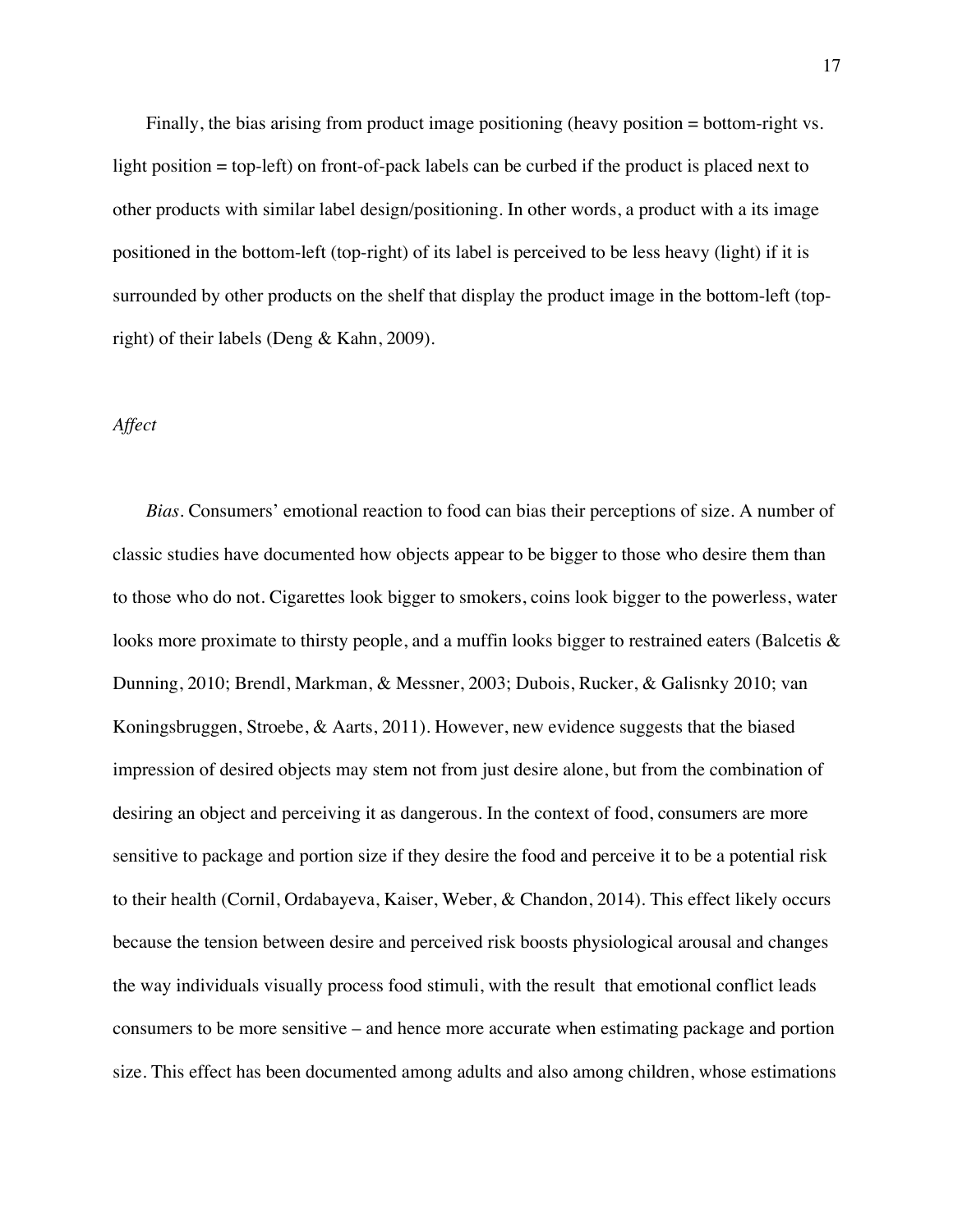of increasing portions of chocolate were more accurate when their desire for chocolate conflicted with the realization that their parents would scold them for eating it.

*Implications.* Emotional conflict may have beneficial outcomes for consumption regulation. Since conflicting emotions towards a food increases sensitivity to its size, then consumers should make more informed consumption decisions and be less tempted to overeat. Conversely, if conflicting emotions about unhealthy food are reduced, then vigilance about portion sizes will drop and consumers will eat more. Accordingly, studies found that "low-fat" labels on unhealthy foods increased consumption, particularly among overweight individuals, to a large extent because they reduced the emotional conflict or guilt individuals felt about eating them (Wansink & Chandon, 2006b).

*Remedies.* Since the conflict between desire and the perceived health risk sensitizes consumers to portion size, strategies that heighten this emotion may help consumers regulate their food intake. Cornil and colleagues (2014), for example, proposed a strategy that simultaneously heightened consumers' desire for hedonic food and highlighted the food's unhealthy attributes. In one study, researchers had participants evaluate portions of gummy chews. To manipulate the health risk, the chews were described as "gummy candies" (unhealthy) or as "nutrition chews with vitamins" (healthy). To manipulate desire, researchers asked participants to sample the candies prior to estimating their portion size (prior research suggests that sampling a small amount of a particular food boosts the desire for it, Wadhwa, Shiv, & Nowlis, 2008). The results revealed that size perceptions were the most accurate when consumers both perceived the chews as unhealthy and desired them following initial sampling. This implies that to improve the accuracy of size perceptions, manipulations of desire and perceived risk need to be implemented at the same time, as emotional conflict only occurs when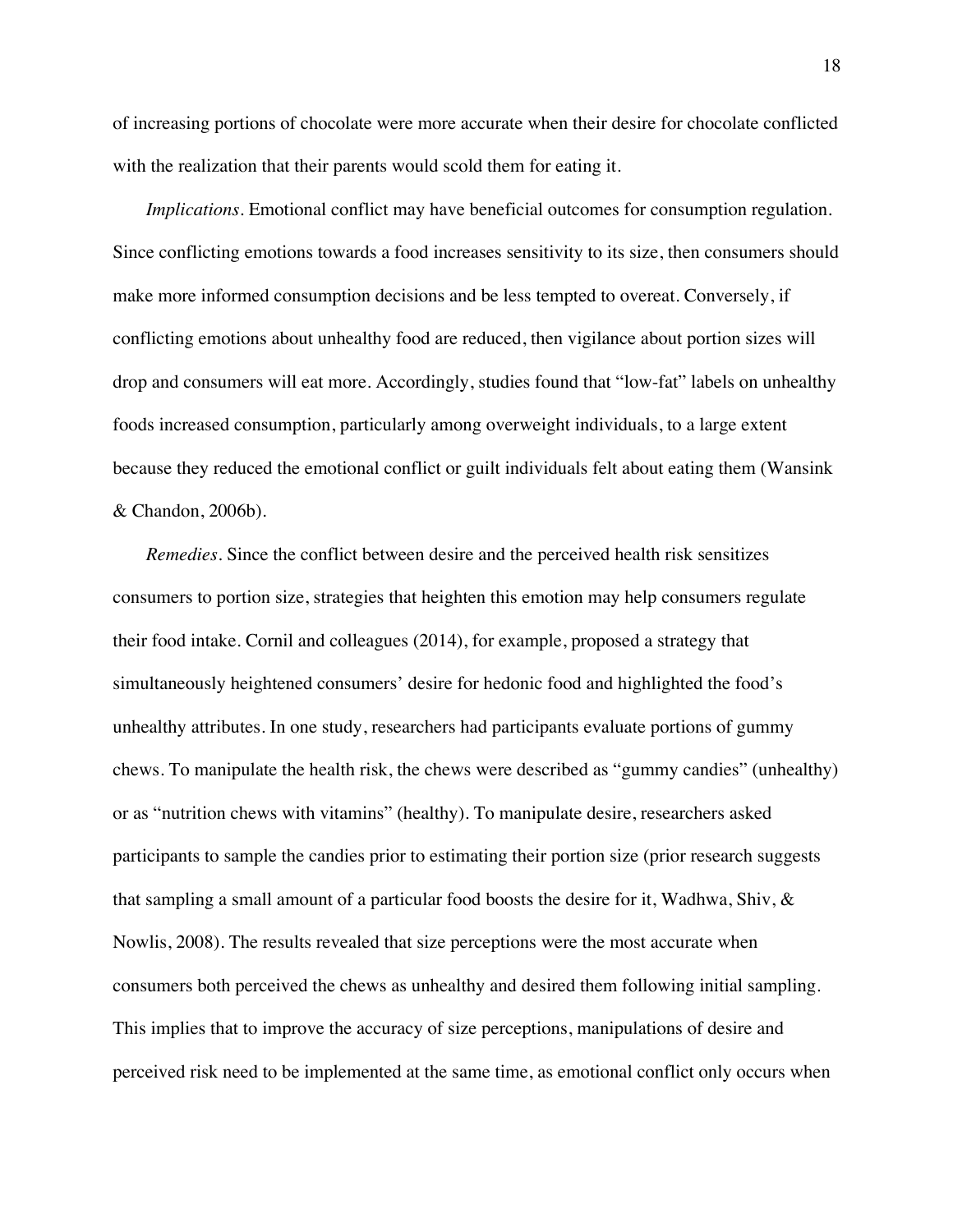both are heightened. Interestingly, a similar effect occurred in a different study among individuals who felt inherently conflicted towards hedonic foods (restrained eaters who felt conflicted towards potato chips) (Papies, Stroebe, & Aarts, 2008; Scott, Nowlis, Mandel, & Morales, 2008).

#### THE ROAD AHEAD

In this chapter we have outlined five biases that shape consumers' perceptions of size and consequent consumption decisions, and have proposed a number of strategies to mitigate their detrimental effects. Table 2 outlines the basic principles discussed in the chapter. Although the research reviewed in this chapter provides a solid foundation for understanding consumers' size perceptions, many theoretical and practical issues are still unresolved.

---Insert Table 2 about here ---

From a theoretical perspective, existing studies have focused on either cognitive or affective processes in size perception. For example, some focus on the cognitive strategies (additive integration of package dimensions, bounded vs. unbounded estimation tactics) that consumers use to estimate package and portion size; others on the role of emotions (desire, fear, conflict). Yet considerations of how cognition and affect may *interact* in shaping consumers' size perceptions have been largely overlooked, opening up an avenue for future research.

Prior work has shown that mood can change the cognitive strategies that consumers use to process information (Pham, 2007). Some studies have suggested that positive mood induces people to use heuristic processing, while negative mood may induce more systematic processing (Keller, Lipkus, & Rimer, 2002). This raises the question of whether mood can influence the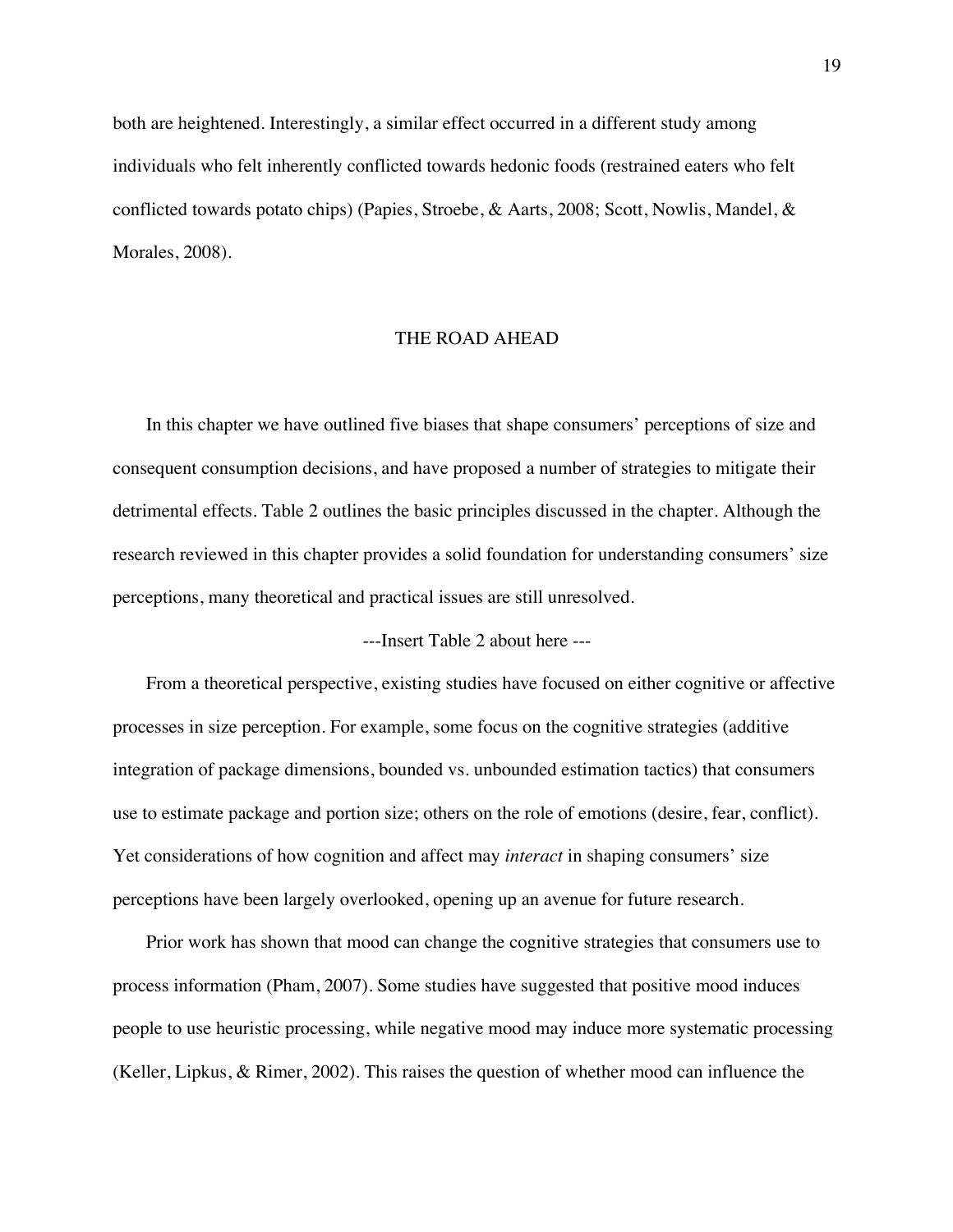type of cognitive strategies that consumers use to estimate size. Can positive mood lead people to use heuristic strategies (e.g., additive rules) and negative mood lead people to use more systematic strategies (e.g., more integrative, multiplicative rules) to estimate size?

Furthermore, little is known about the role of multi-sensory experience and pleasure in consumers' perceptions of portion size and consumption choices. The existing evidence suggests that small portions are associated with higher sensory pleasure (Cornil & Chandon, 2016; Morewedge, Huh, & Vosgerau, 2010) but it is unclear whether highlighting sensory pleasure can change perceptions of portion size. If this is indeed the case, there is an opportunity for a winwin solution to reduce consumers' food intake while boosting their consumption pleasure. In pursuing this quest, it would be interesting to find strategies that can effectively enhance sensory pleasure. One option could be to promote the use of rituals (such as one's closing eyes before eating) that have been linked to the heightened pleasure of consuming certain foods (Vohs, Wang, Gino, & Norton, 2013).

In examining the role of multi-sensory experience, it is important to integrate the roles of non-visual senses (e.g., sound, touch, smell) in driving size perceptions. Research has found that consumers associate the texture of food with its calorie content: soft foods are believed to have more calories (Biswas, Szocs, Krishna, & Lehmann, 2014). It would be interesting to understand how all five senses (and non-size-related visual product attributes such as color), and their interactions, influence consumers' perceptions of package and portion size, and how these sensory factors drive consumption decisions.

Similarly, scholars should pay more attention to the role of environmental factors (in contrast to the product-specific factors that have been researched in the past) that have previously been linked to consumption choices. One study, for example, showed how the contrast between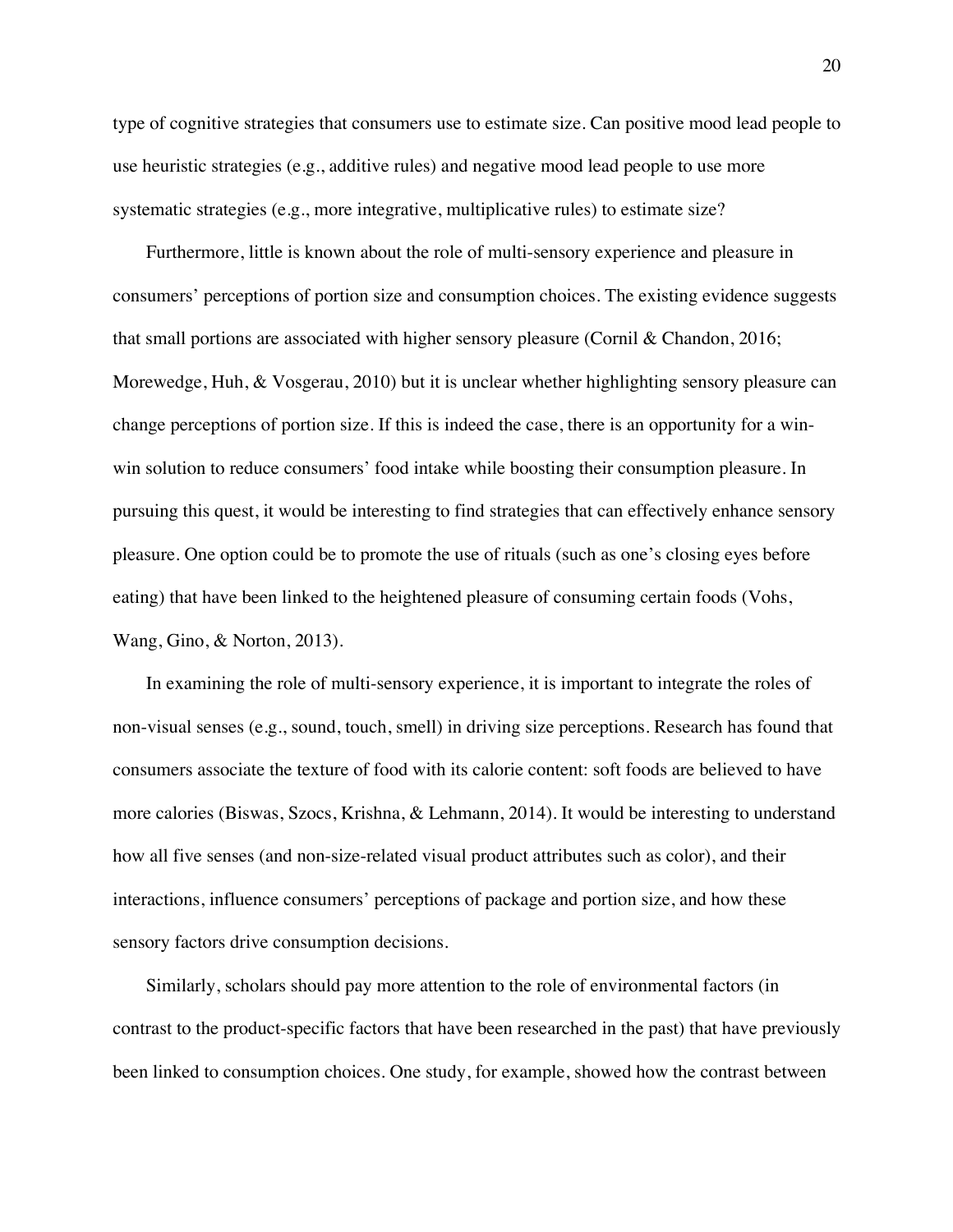the food and the plate on which it was served influenced perceptions of portion size: portions appeared to be smaller when served on big plates rather than small plates (Van Ittersum  $\&$ Wansink, 2012). Another area of potential interest would be to explore whether other environmental factors such as background music and store atmospherics can change consumers' perceptions of the size of packages and portions when shopping.

From a practical perspective, it is essential for future studies to examine potential de-biasing strategies that can be smoothly integrated in stores and restaurants. For example, does highlighting the product's unit price improve the accuracy of consumers' perceptions of its size? A significant association between unit price and package size has been documented: large packages are assumed to have lower unit price (Nason & Della Bitta, 1983; Wansink, 1996), hence it is possible that highlighting the higher-than-expected unit price of a supersized package may sensitize consumers to its size. However, the fact that many shoppers do not pay attention to unit prices displayed in stores, and unit price information is sometimes hard to integrate with quantity information, presents challenges that need to be overcome (Vanhuele & Drèze, 2002). A study by Mohan, Chandon, and Riis (2015) found that consumers thought that a 50% increase in volume for free provided similar value to a 50% reduction in price (even though it is equivalent to a 33% (vs. 50%) drop in unit price). Clearly there is an opportunity and a need for new research on strategies that ease the interpretation and integration of unit price information in consumers' size judgments and decisions.

Likewise, much remains unknown about how consumers integrate information about product costs in their assessments of product price and size. While recent downsizing attempts in the marketplace have largely been motivated by marketers' desire to absorb rises in the cost of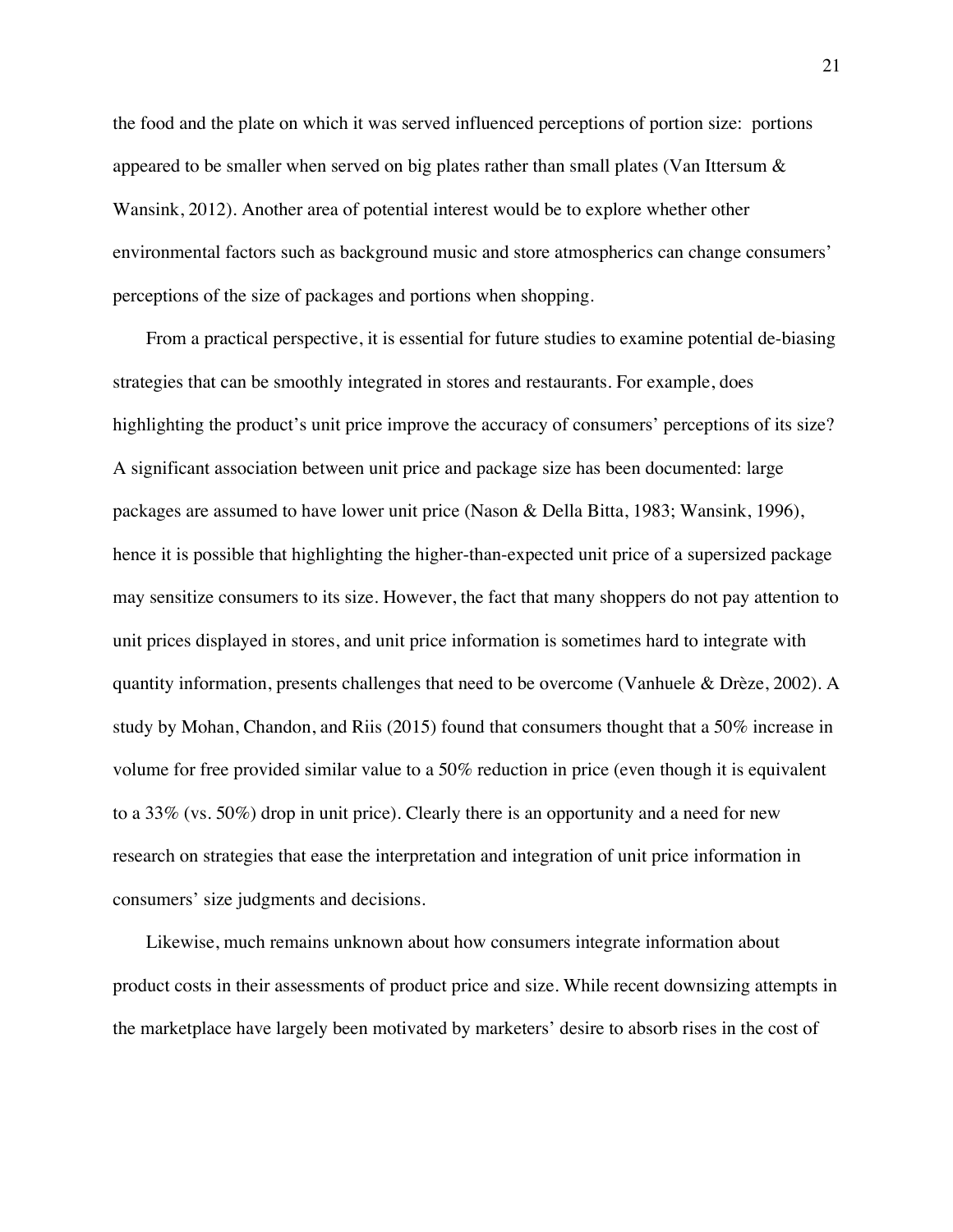raw materials and production (Clifford & Rampell, 2011), it is unclear whether consumers take cost information into account.

In exploring these issues, researchers need to adopt more inclusive assumptions and methodologies to establish the generalizability of the findings to a variety of practical and theoretical settings. Specifically, they need to get out of the lab environment and into the field – where food consumption actually takes place. They need to examine broader participant populations (including vulnerable segments such as children and consumers with health issues related to eating and weight). They need to measure a broader set of outcomes, not just the estimation of food that is ready to be consumed, but also of food that is cooked, served, or simply stored, and food that is wasted. They need to study repeat behaviors that are more likely to contribute to long-term health outcomes than the abundantly studied one-time hypothetical choices. Finally, they need to recognize that their own moral judgments (e.g., about what constitutes "good" vs. "bad" food, good vs. bad consumption practice  $-e.g.,$  salt, fat,  $-$  good vs. bad participant population, etc.) have an influence on their endeavors to uncover the truth about portion size, health, and wellbeing (Askegaard et al., 2014).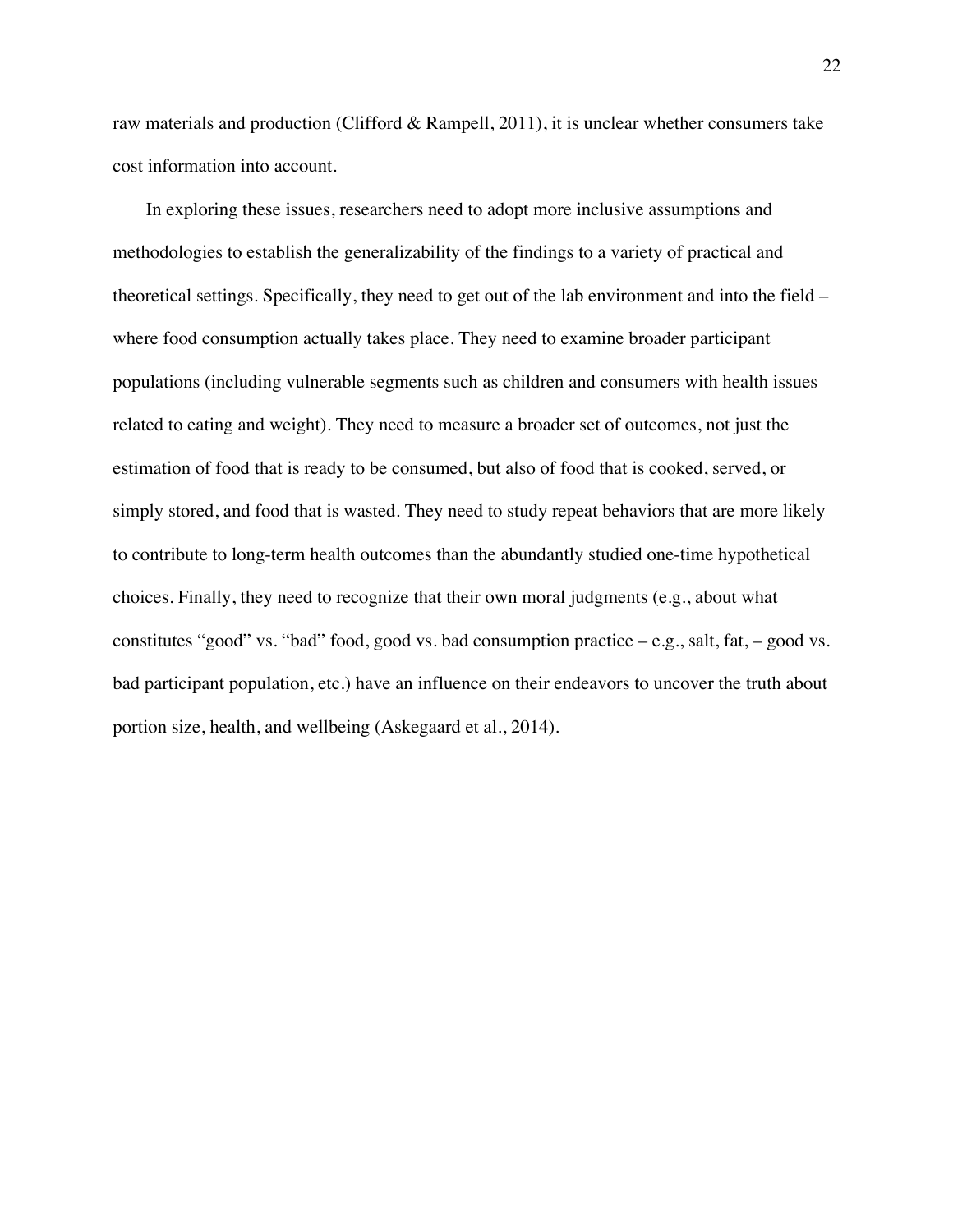#### REFERENCES

- Askegaard, S., Ordabayeva, N., Chandon, P., Cheung, T., Chytkova, Z., Cornil, Y., Corus, C., Edell Britton, J. A., Junghans, A. F., Kristensen, D. B., Mathras, D., Mikkonen, I., Miller, E. G., Sayarh, N., & Werle, C. (2014). Moralities in food and health research. *Journal of Marketing Management*, 30 (17-18), 1800-1832.
- Aydinoglu, N., & Krishna, A. (2011). Guiltless gluttony: The asymmetric effect of size labels on size perceptions and consumption. *Journal of Consumer Research*, 37 (6), 1095-1112.
- Balcetis, E., & Dunning, D. (2010). Wishful seeing: More desired objects are seen as closer. *Psychological Science*, 21, 147–152.
- Biswas, D., Szocs, C., Krishna, A., & Lehmann, D. R. (2014). Something to chew on: The effects of oral haptics on mastication, orosensory perception, and calorie estimation. *Journal of Consumer Research*, 41 (2), 261-73.
- Brendl, C. M., Markman, A. B., & Messner, C. (2003). The devaluation effect: Activating a need devalues unrelated objects*. Journal of Consumer Research*, 29, 463–473.
- Chandon, P., & Ordabayeva, N. (2009). Supersize in one dimension, downsize in three dimensions: Effects of spatial dimensionality on size perceptions and preferences. *Journal of Marketing Research*, 46 (6), 725–738.
- $-$  (2017). The accuracy of less: Natural bounds explain why quantity decreases are estimated more accurately than quantity increases. *Journal of Experimental Psychology: General*, 146 (2), 250-268.
- Chandon, P., & Wansink, B. (2006). How biased household inventory estimates distort shopping and storage decisions. *Journal of Marketing*, 70 (October), 118–35.

 $-$  (2007a). Is obesity caused by calorie underestimation? A psychophysical model of meal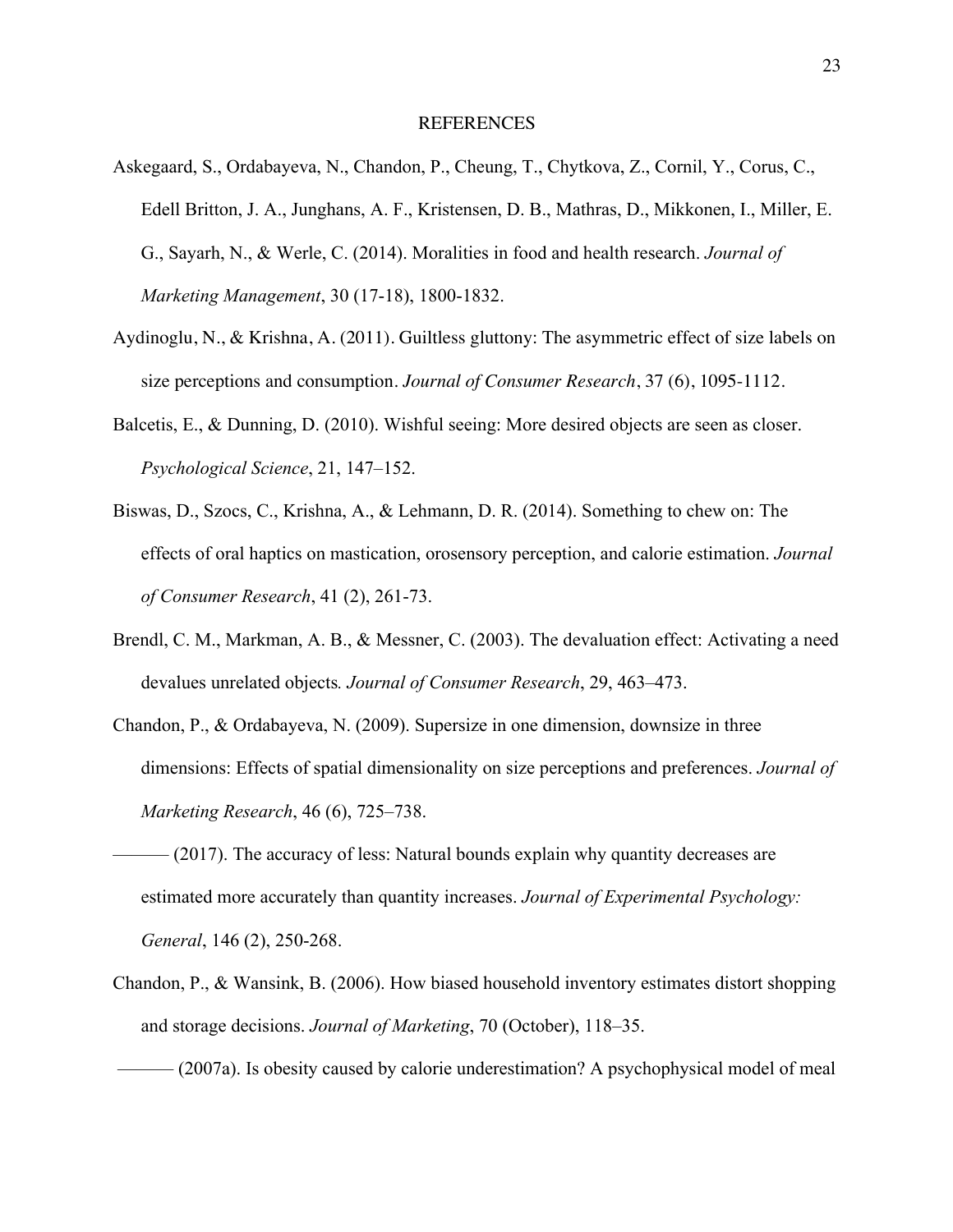size estimation. *Journal of Marketing Research*, 44 (February), 84–99.

- $-(2007b)$ . The biasing health halos of fast food restaurant health claims: Lower calorie estimates and higher side-dish consumption intentions. *Journal of Consumer Research*, 34 (October), 301–14.
- ——— (2012). Does food marketing need to make us fat? A review and solutions. *Nutrition Reviews*, 70, 571-593.
- Chernev, A., & Gal, D. (2010). Categorization effects in value judgments: Averaging bias in evaluating combinations of vices and virtues. *Journal of Marketing Research*, 47 (4), 738– 747.
- Clifford, S., & Rampell, C. (2011). Food inflation kept hidden in tinier bags. *The New York Times*, March 28.
- Collins, K. (1996). *New Survey on Portion Size: Americans Still Cleaning Plates*. Washington, DC: American Institute for Cancer Research.
- Cornil, Y., & Chandon, P. (2016). Pleasure as a substitute for size: How multisensory imagery can make people happier with smaller food portions. *Journal of Marketing Research*, October.
- Cornil, Y. Ordabayeva, N., Kaiser, U., Weber, B., & Chandon, P. (2014). The acuity of vice: Attitude ambivalence improves visual sensitivity to increasing Portion Sizes." *Journal of Consumer Psychology*, 24 (2), 177-87.
- Deng, X., & Kahn, B. E. (2009). Is your product on the right side? The "location effect" on perceived product heaviness and package evaluation. *Journal of Marketing Research*, 46 (6), 725-738.
- Deng, X., & Srinivasan, R. (2013). When do transparent packages increase (or decrease) food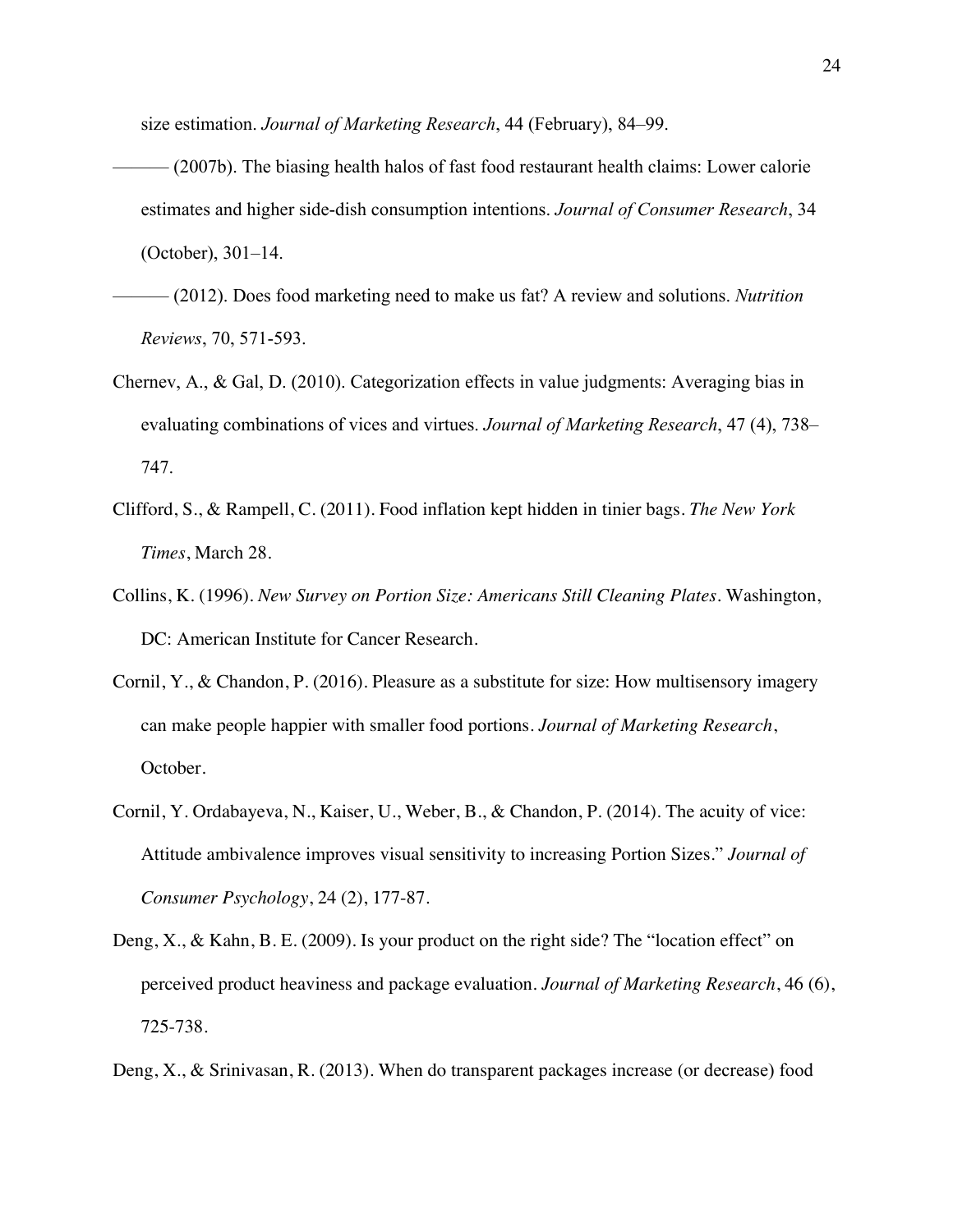consumption. *Journal of Marketing*, 77 (4), 104-117.

- Deutsch, C. H. (2007). Incredible shrinking packages. *The New York Times*, (May 12), (accessed August 12, 2009). Available at http://www.nytimes.com/2007/05/12/business/12package. html.
- Dubois, D., Rucker, D. D., & Galinsky, A. D. (2010). The accentuation bias: money literally looms larger (and sometimes smaller) to the powerless. *Social Psychological and Personality Science*, 4, 199–205.
- Folkes, V., & Matta, S. (2004). The effect of package shape on consumers' judgments of product volume: Attention as a mental contaminant. *Journal of Consumer Research*, 31 (2), 390-401.
- Garbinsky, E. N., Morewedge, C. K., & Shiv, B. (2014). Interference of the end: Why recency bias in memory determines when a food is consumed again. *Psychological Science*, 25, 1466- 1474.
- Grynbaum, M. M. (2014). New York's ban on big sodas is rejected by final court. *The New York Times*, June 26.
- Horovitz, B. (2007). Friday's, Subway tailor meals for health-conscious. *USA Today*, March 1.
- Kahneman, D., & Tversky, A. (1979). Prospect theory: An analysis of decision under risk. *Econometrica*, 47 (March), 263–291.
- Keller, P.A., Lipkus, I.M., & Rimer, B.K. (2002). Depressive realism and health risk accuracy: the negative consequences of positive mood. *Journal of Consumer Research, 29,* 57-69.
- Krider, R. E., Raghubir, P, & Krishna, A. (2001). Pizzas: Pi or square? Psychophysical biases in area comparisons. *Marketing Science*, 20 (4), 405–425.
- Krishna, A. (2007). Spatial perception research: An integrative review of length, area, volume, and number perception. In M. Wedel & R. Pieters (Eds.) *Visual Marketing: From Attention*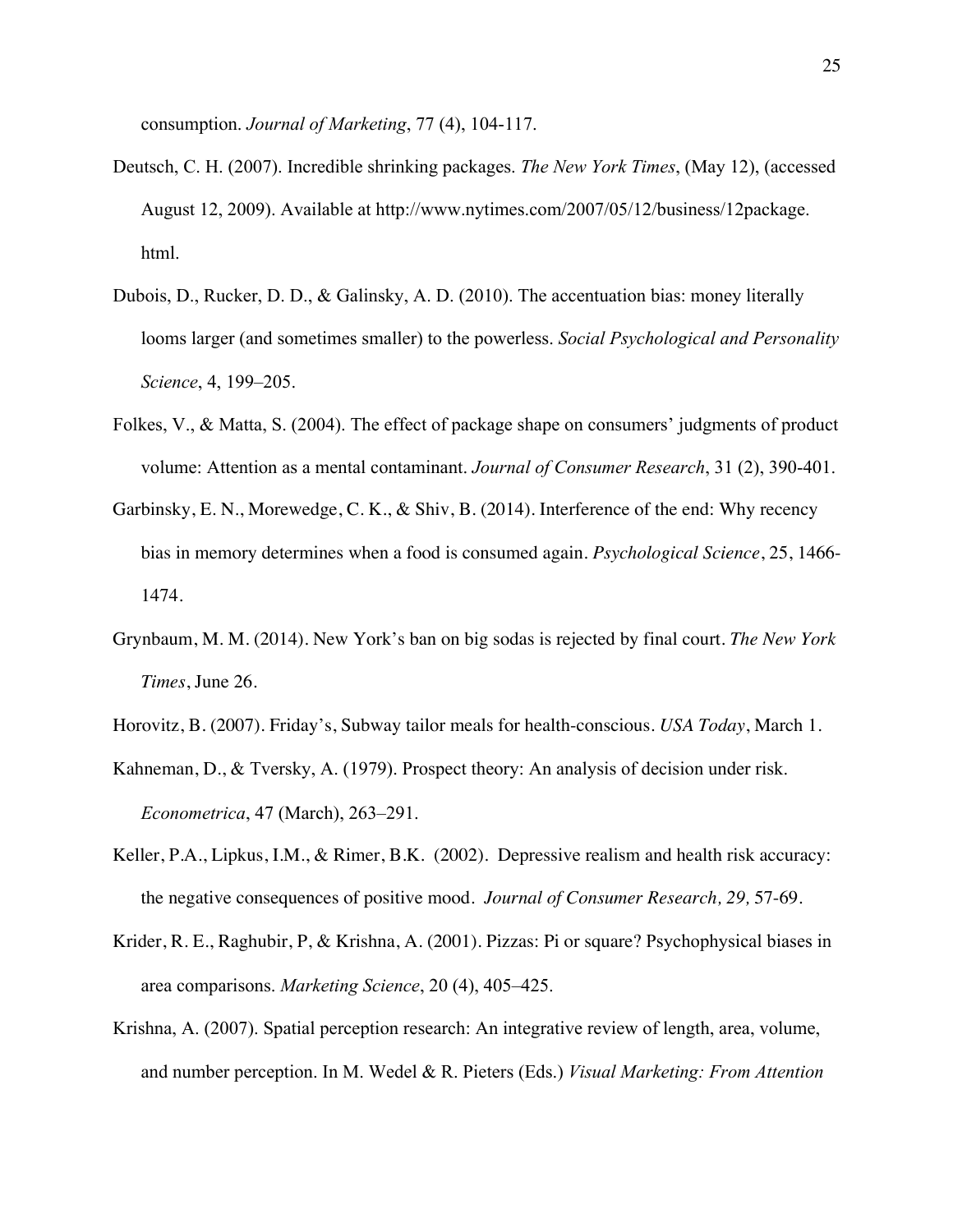*to Action* (167-93). Mahwah, NJ: Lawrence Erlbaum Associates.

- $-(2012)$ . An integrative review of sensory marketing: Engaging the senses to affect perception, judgment and behavior. *Journal of Consumer Psychology*, 22 (3), 333–51.
- Ledikwe, J. H., Ello-Martin, J., & Rolls, B. J. (2005). Modifying the food environment: Energy density, food costs, and portion size. *Journal of Nutrition*, 135 (4), 905–909.
- Lennard, D., Mitchell, V-W., McGoldrick, P., & Betts, E. (2001). Why consumers under-use food quantity indicators. Int*ernational Review of Retail, Distribution & Consumer Research*, 11 (2), 177–99.
- Levin, I. P., & Gaeth, G. J. (1988). How consumers are affected by the framing of attribute information before and after consuming the product. *Journal of Consumer Research*, 15, 374-378.
- Martin, A. (2007). Will diners still swallow this? *The New York Times*, March 25.
- Mohan, B., Chandon, P., & Riis, J. (2015). Percentage cost discounts always beat percentage benefit bonuses: Helping consumers evaluate nominally equivalent percentage changes. *Journal of Marketing Behavior,* 1 (1), 75-107.
- Morewedge, C. K., Huh, Y. E., & Vosgerau (2010). Thought for food: Imagined consumption reduces actual consumption. Science, 303, 1530-1533.
- Nason, R. W. & Della Bitta, A. J. (1983). The incidence and consumer perceptions of quality surcharges. *Journal of Retailing*, 59 (2), 40–54.
- Nestle, M. (2003). Increasing portion sizes in American diets: More calories, more obesity. *Journal of the American Dietetic Association*, 103, 39–40.
- Nielsen, S. J., & Popkin, B. M. (2003). Patterns and trends in food portion sizes, 1977-1998. *Journal of American Medical Association*, 289 (4), 450–53.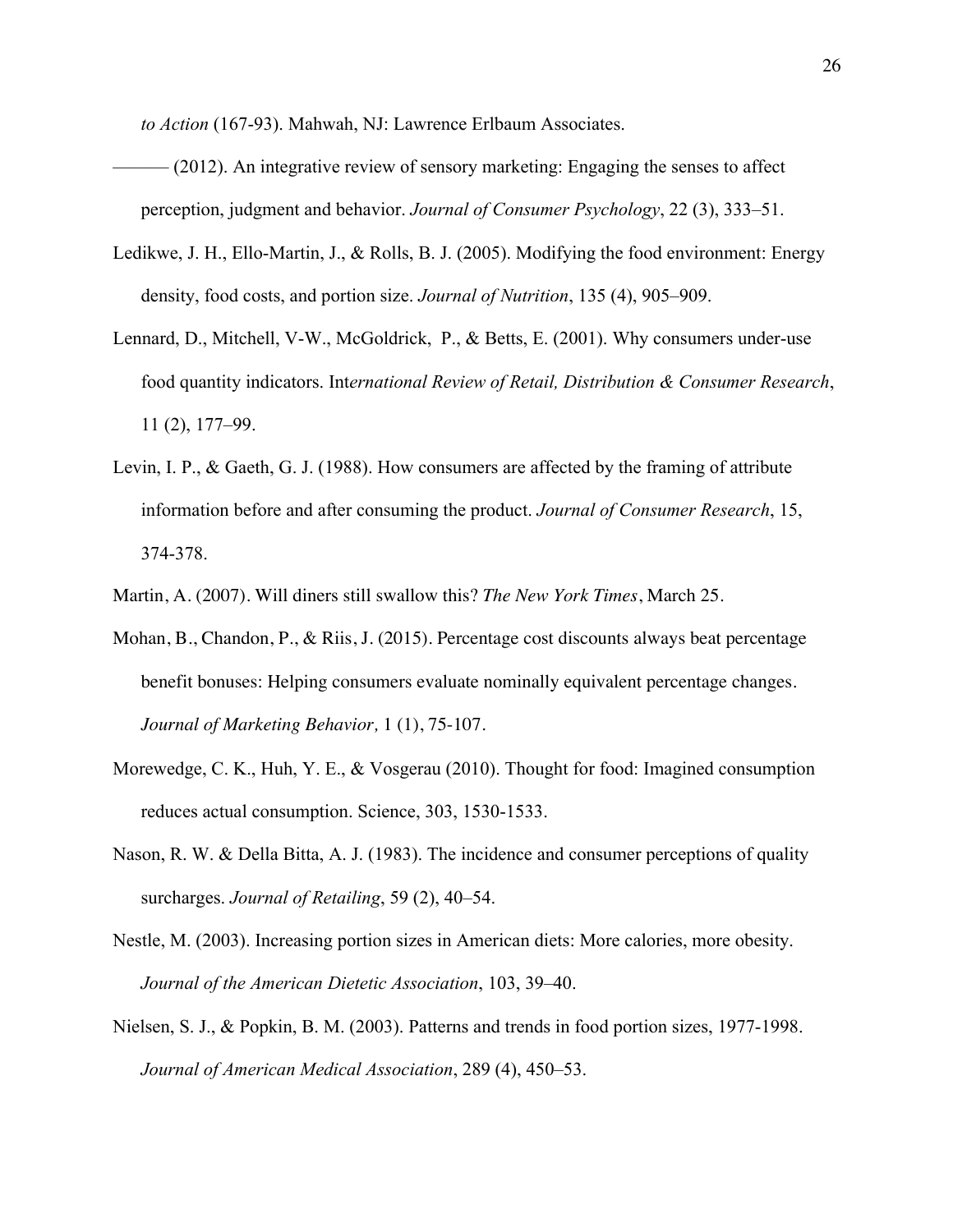- Oakes M. E. Stereotypical thinking about foods and perceived capacity to promote weight gain. *Appetite*, 44(3), 317-324.
- Ordabayeva, N., & Chandon, P. (2013). Predicting and managing consumers' package size impressions. *Journal of Marketing*, 77, 123–137.
- Ordabayeva, N., & Chandon, P. (2016). In the eye of the beholder: Visual biases in package and portion size perceptions. *Appetite, 103*, 450-457.
- Papies, E. K., Stroebe, W., & Aarts, H. (2008). The allure of forbidden food: On the role of attention in self-regulation. *Journal of Experimental Social Psychology*, 44, 1283–1292.
- Pham, M. (2007). Emotion and rationality: A critical review and interpretation of empirical evidence. *Review of General Psychology*, 11 (2), 155-178.
- Raghubir, P. (2007). Are visual perception biases hard-wired? In Visual Marketing: From Attention to Action. In M. Wedel & R. Pieters (Eds.) *Visual Marketing: From Attention to Action* (143-66). Mahwah, NJ: Lawrence Erlbaum Associates.
- Raghubir, P., & Kirshna, A. (1999). Vital dimensions in volume perception: Can the eye fool the stomach? *Journal of Marketing Research*, 36, 313–326.
- Raghunathan, R., Naylor, R. W., & Hoyer, W. D. (2006). The unhealthy = tasty intuition and its effects on taste inferences, enjoyment, and choice of food products. *Journal of Marketing*, 70, 170–184.
- Rolls B. J., Morris E. L., Roe L. S. (200). Portion size of food affects energy intake in normalweight and overweight men and women. *American Journal of Clinical Nutrition*, 76(6), 1207-121.
- Rozin, P., Ashmore, M., & Markwith, M. (1996). Lay American conceptions of nutrition: Dose insensitivity, categorical thinking, contagion, and the monotonic mind. *Health Psychology*,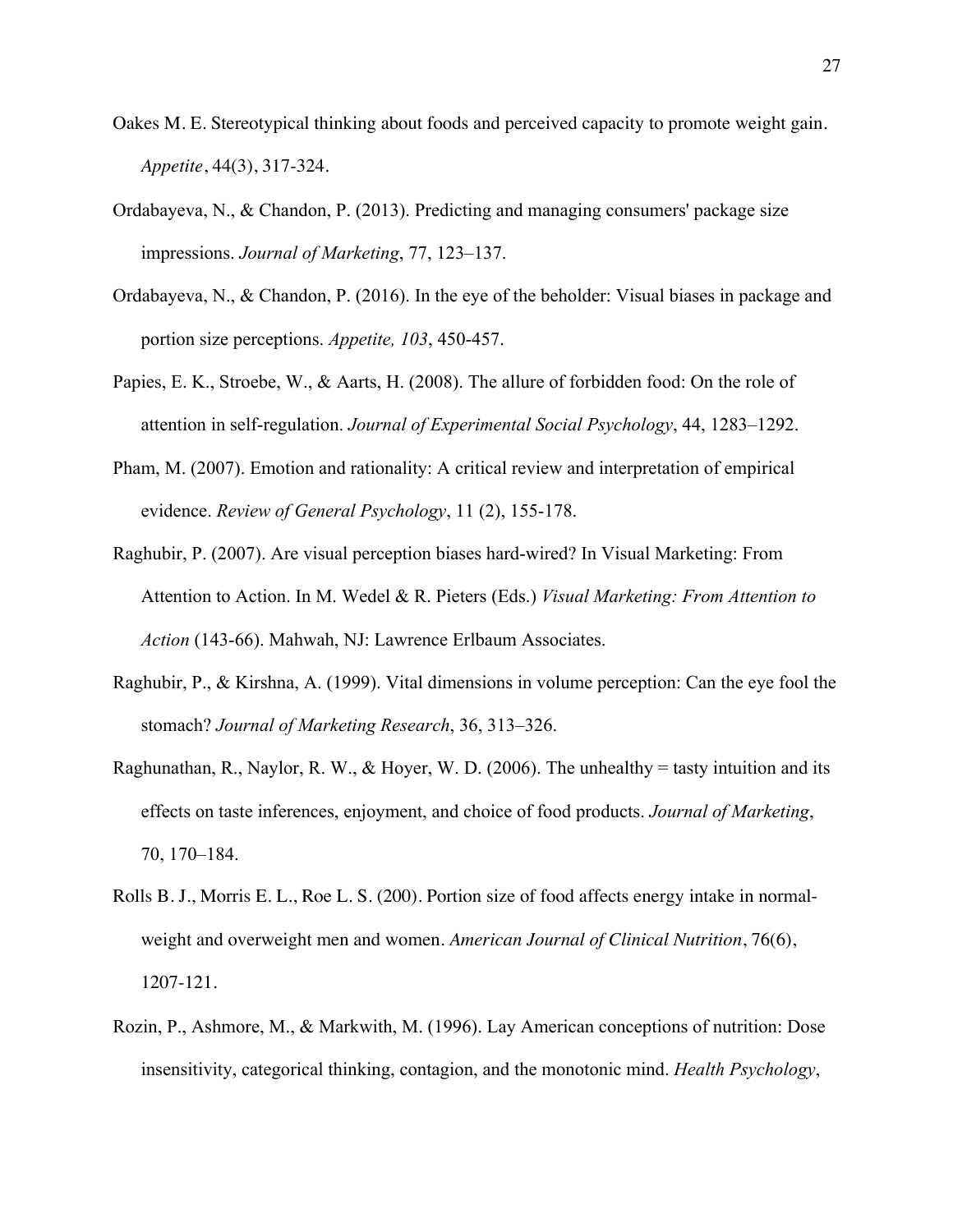- Scott, M. L., Nowlis, S. S., Mandel, N., & Morales, A. C. (2008). The effects of reduced food size and package size on the consumption behavior of restrained and unrestrained eaters. *Journal of Consumer Research*, 35 (3), 391–405.
- Stevens, S. S. (1986). *Psychophysics: Introduction to Its Perceptual, Neural, and Social Prospects*. Oxford: Transaction Books.
- Vanhuele, M., & Dreze, X. (2002). Measuring the price knowledge shoppers bring to the store. *Journal of Marketing*, 66, 72.
- Van Ittersum, K., & Wansink, B. (2012). Plate size and color suggestibility: The Delboeuf illusion's bias on serving and eating behavior. *Journal of Consumer Research*, 39, 215–228.
- van Koningsbruggen, G. M., Stroebe, W., & Aarts, H. (2011). Through the eyes of dieters: Biased size perception of food following tempting food primes. *Journal of Experimental Social Psychology*, 47, 293–299.
- Viswanathan, M., Rosa, J. A., & Harris, J. E. (2005). Decision making and coping of functionally illiterate consumers and some implications for marketing management. *Journal of Marketing*, 69 (January), 15–31.
- Vohs, K. D., Wang, Y., Gino, F., & Norton, M. I. (2013). Rituals enhance consumption. *Psychological Science*, 24 (9), 1714-1721.
- Wadhwa, M., Shiv, B., & Nowlis, S. M. (2008). A bite to whet the reward appetite: The influence of sampling on reward-seeking behaviors. *Journal of Marketing Research*, 45, 403–413.
- Wansink, B. (1996). Can package size accelerate usage volume? *Journal of Marketing*, 60 (July),  $1 - 14$ .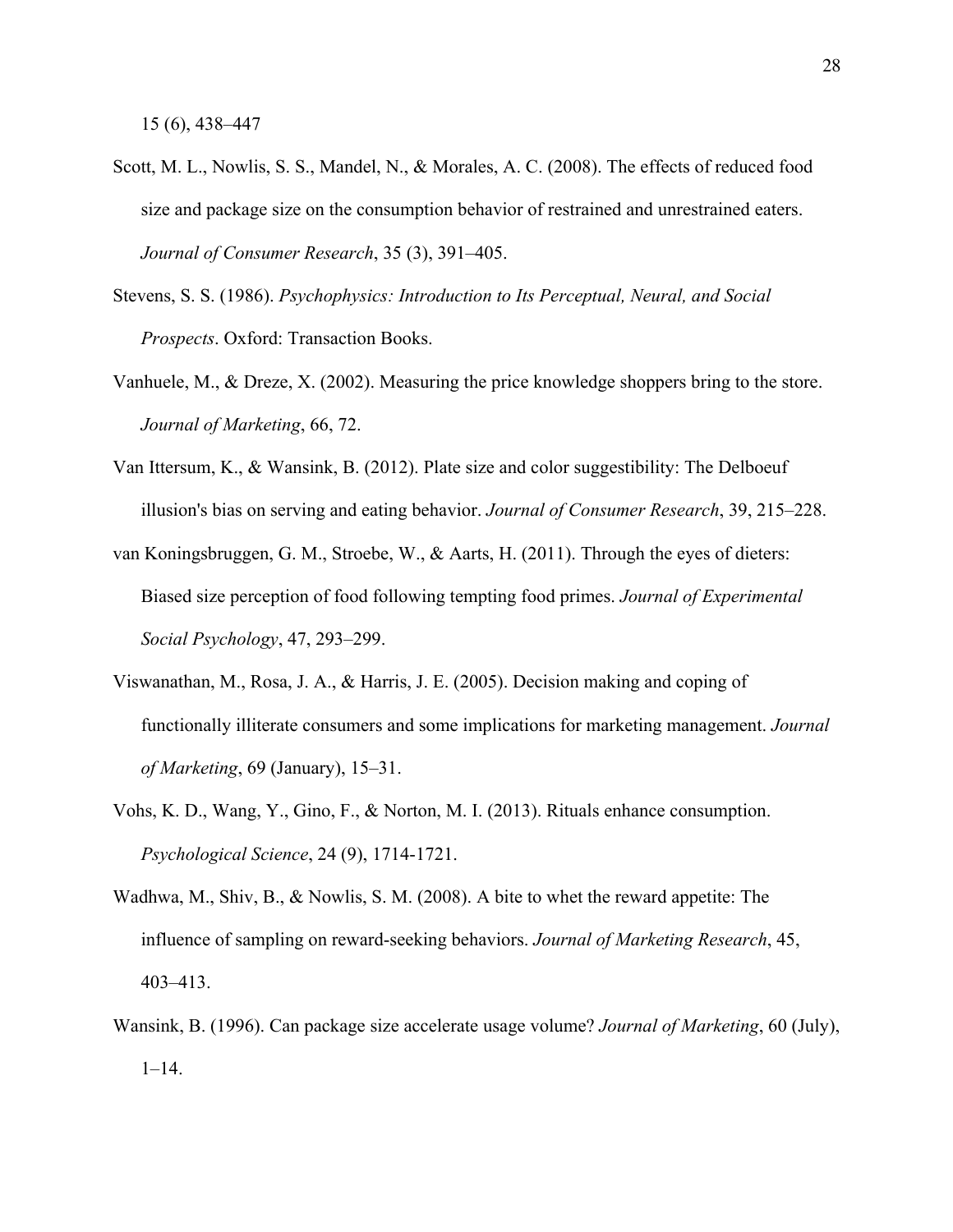- Wansink, B., & Chandon, P. (2006a). Meal size, not body size, explains errors in estimating the calorie content of meals. *Annals of Internal Medicine*, 145, 326-332.
- ——— (2006b). Can 'low-fat' nutrition labels lead to obesity. *Journal of Marketing Research*, 43 (November), 605–17.
- $-$  (2014). Slim by design: Redirecting the accidental drivers of mindless overeating. *Journal of Consumer Psychology*, 24, 413-431.
- Wansink, B., & Van Ittersum, K. (2003). Bottoms up! The influence of elongation on pouring and consumption volume. *Journal of Consumer Research*, 30, 455–463.
- Young, L. R., & Nestle, M (1998). Variation in perceptions of a 'medium' food portion: implications for dietary guidance. *The Journal of American Dietetic Association*, 98 (April), 458-59.
- (2003). Expanding portion sizes in the US marketplace: Implications for nutrition counseling. *The Journal of American Dietetic Association*, 103 (February), 231-34.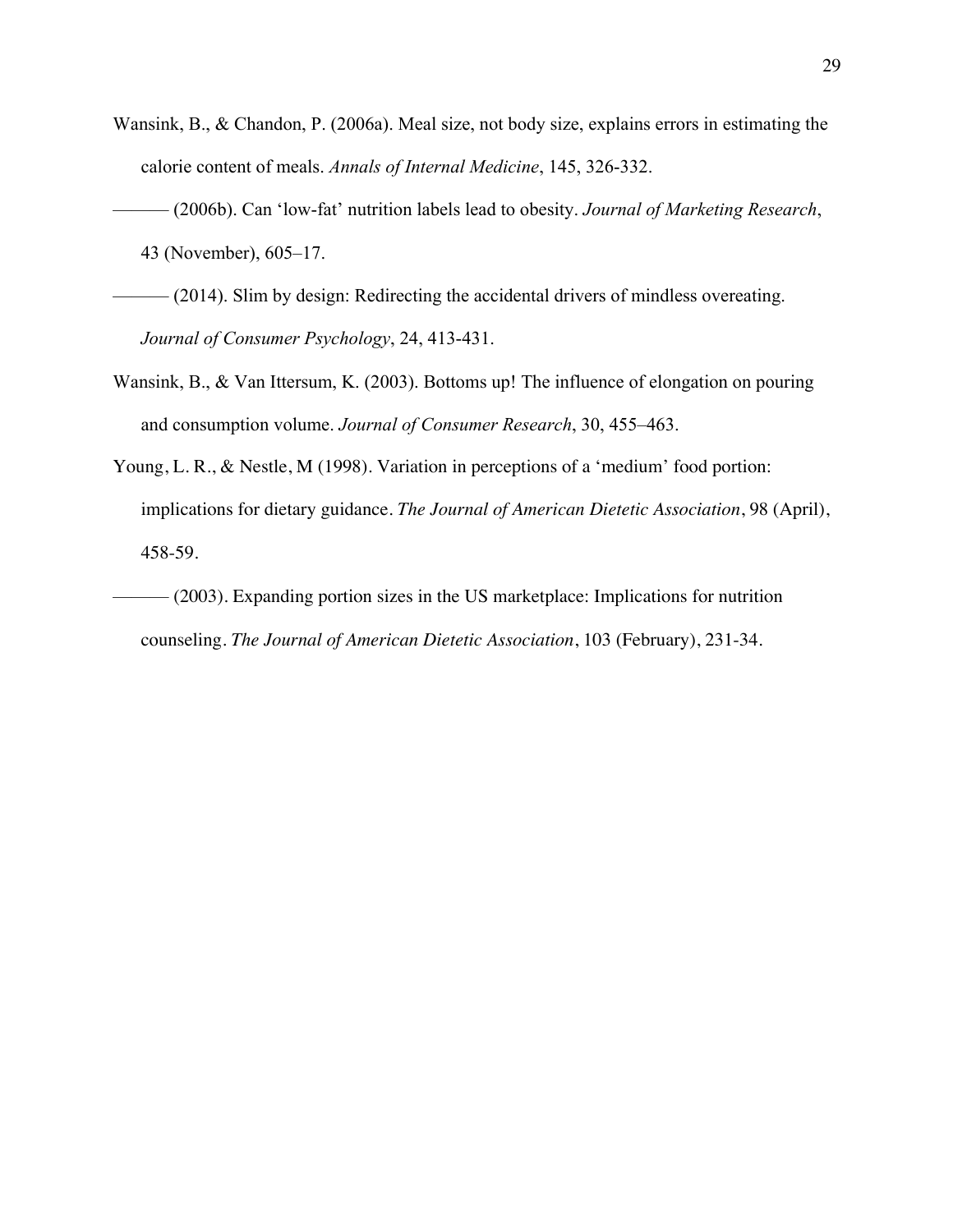#### TABLE 1

|                                        | Original size<br>(control) | 1D<br>downsizing | Elongated<br>downsizing (height) | Elongated<br>downsizing (length) |
|----------------------------------------|----------------------------|------------------|----------------------------------|----------------------------------|
| Net weight (lbs.)                      | 8.0                        | 5.0              | 5.0                              | 5.0                              |
| Height (cm)                            | 45.0                       | 34.4             | 48.3                             | 41.3                             |
| Length (cm)                            | 20.5                       | 20.5             | 19.3                             | 26.5                             |
| Width (cm)                             | 12.8                       | 12.8             | 9.7                              | 8.3                              |
| Shape                                  |                            | $-200 - 200$     | <b>Corab</b>                     |                                  |
| Choice share vs.<br>competitors $(\%)$ | 49.2                       | $25.0*$          | 57.1                             | 53.3                             |

## USING THE DIMENSIONALITY BIAS TO INCREASE THE APPEAL OF DOWNSIZING

Note: Package dimensions and choice share of the target brand (vs. competition) among regular customers of the brand in the control condition (regular pack size), 1D downsizing condition (pack was downsized in height), and two elongated downsizing conditions (pack was downsized through elongation in height or width). \* indicates a statistically difference of the choice share in the downsizing condition compared to the choice share in the control condition at  $p < .05$ . Identifying package information was removed to ensure brand confidentiality. Reprinted with permission from the American Marketing Association (77, September, 2013): Table 4 in Ordabayeva, N., & Chandon, P. (2013). Predicting and managing consumers' package size impressions. *Journal of Marketing*, 77, 123–137.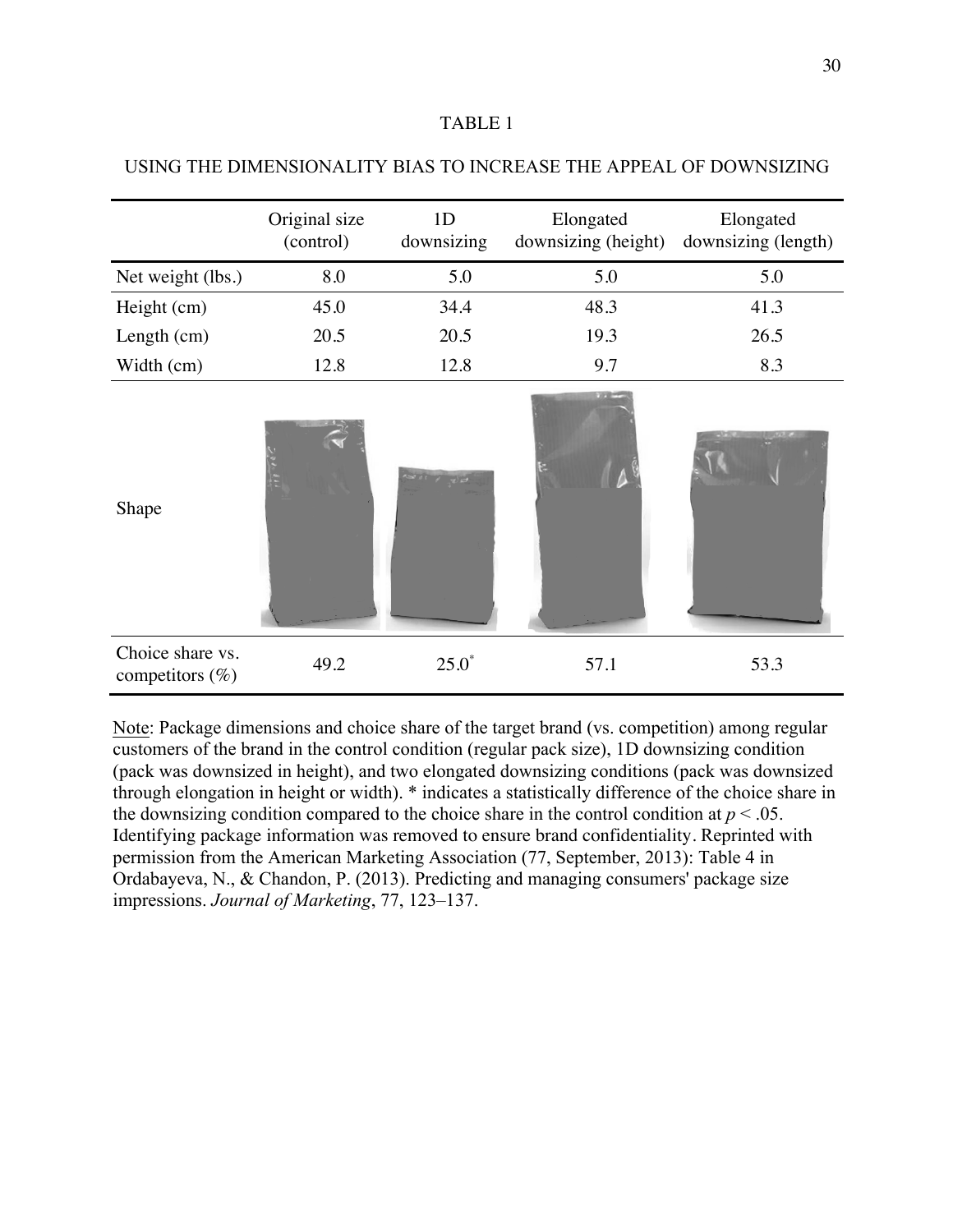# TABLE 2

# FIVE BIASES IN CONSUMERS' SIZE PERCEPTIONS

| <b>Bias</b>                      | Description                                                                                                                                                                                                                                                                                                                         | Remedies                                                                                                                                                                                                                                                                                                                                                                                                                                                                                                                                                                                                                                                                                 | Literature                                                                                                                                                                    |
|----------------------------------|-------------------------------------------------------------------------------------------------------------------------------------------------------------------------------------------------------------------------------------------------------------------------------------------------------------------------------------|------------------------------------------------------------------------------------------------------------------------------------------------------------------------------------------------------------------------------------------------------------------------------------------------------------------------------------------------------------------------------------------------------------------------------------------------------------------------------------------------------------------------------------------------------------------------------------------------------------------------------------------------------------------------------------------|-------------------------------------------------------------------------------------------------------------------------------------------------------------------------------|
| <b>Underestimation Consumers</b> | underestimate the<br>portions, more so for<br>large portions than<br>for small ones.                                                                                                                                                                                                                                                | - Providing information about the bias,<br>drawing attention to the object or the<br>sizes of packages and estimation task, and motivating<br>individuals to be accurate through<br>intrinsic or extrinsic (financial) means<br>do not mitigate the bias.<br>- Prompting a piecemeal estimation of<br>individual food items before estimation<br>of the entire meal mitigates the bias.                                                                                                                                                                                                                                                                                                  | Chandon & Wansink<br>(2006; 2007a)<br>Stevens (1986)<br>Krider, Raghubir, &<br>Krishna (2001)<br>Krishna (2007)                                                               |
| Dimensionality                   | Consumers are more<br>sensitive to changes<br>in size that occur<br>along one pack<br>dimension than to<br>changes that occur<br>along all three pack<br>dimensions (length,<br>width, and height),<br>especially if<br>opposite directions<br>(e.g., if the height of<br>a package grows<br>while its length and<br>width shrink). | - Linearizing the size change from<br>multiple pack dimensions to a single<br>dimension mitigates the dimensionality<br>bias, increases the appeal of supersizing,<br>and informs consumers about the actual<br>size of supersized portions.<br>- Implementing the size change through<br>multiple dimensions, especially if<br>dimensions change in opposite directions, (1999)<br>increases the appeal of downsizing.<br>dimensions change in - Enhancing the ease of monitoring<br>product volume by using transparent<br>packaging or by allowing the use of<br>additional, non-visual, sensory<br>information (e.g., weight products by<br>hand) mitigates the dimensionality bias. | Chandon &<br>Ordabayeva (2009)<br>Deng & Srinivasan<br>(2013)<br>Krishna (2007)<br>Ordabayeva &<br>Chandon (2013)<br>Raghubir & Krishna<br>Wansink & Van<br>Ittersum $(2003)$ |
| Directionality                   | Consumers are more<br>sensitive to decreases<br>in product quantity<br>than to increases in<br>quantity. Whereas<br>consumers<br>significantly<br>underestimate size<br>increases, they<br>almost perfectly<br>estimate size<br>decreases.                                                                                          | - Changing the valence (palatability) of<br>the product or the magnitude of the<br>reference do not mitigate the<br>directionality bias.<br>- Imposing implicit or explicit bounds to<br>estimations of increasing portions by<br>providing a numeric bound or by having<br>participants pour, instead of estimate,<br>portions increase consumers' sensitivity<br>to size increases and mitigates the<br>directionality bias.<br>- Removing the zero bound from<br>estimations of decreasing portions by<br>having participants estimate the factor of<br>change in portion size, instead of the<br>final portion size, desensitizes                                                    | Chandon &<br>Ordabayeva (2016)                                                                                                                                                |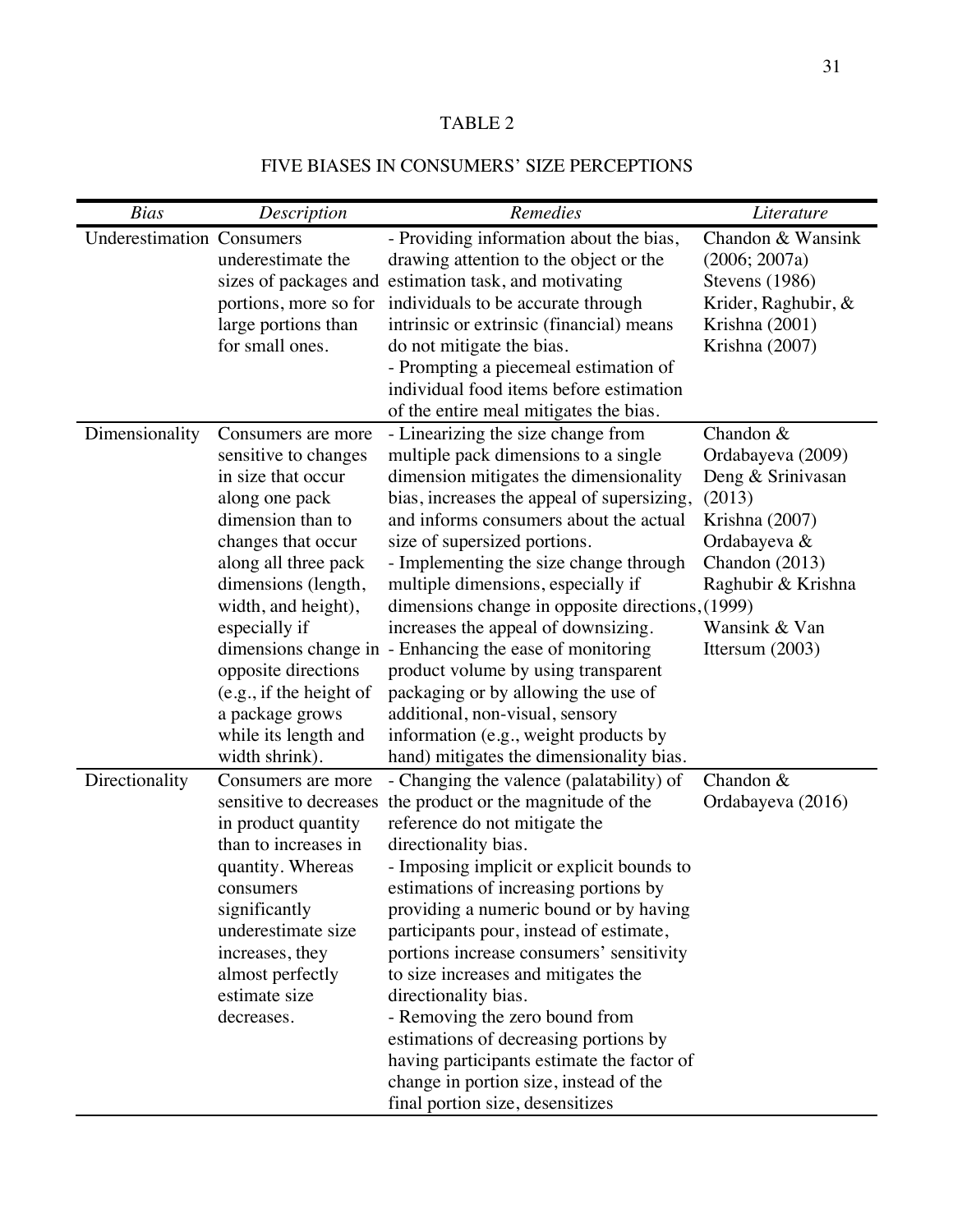|        |                                                                                                                                                                                                                                                                                           | consumers to size decreases and                                                                                                                                                                                                                                                                                                                                                                                                                                                                                                                                                                                                                                                                                                                                                                                                                                                                                                                                                                                                                                                                                                                                                                                                                 |                                                                                                                                                       |
|--------|-------------------------------------------------------------------------------------------------------------------------------------------------------------------------------------------------------------------------------------------------------------------------------------------|-------------------------------------------------------------------------------------------------------------------------------------------------------------------------------------------------------------------------------------------------------------------------------------------------------------------------------------------------------------------------------------------------------------------------------------------------------------------------------------------------------------------------------------------------------------------------------------------------------------------------------------------------------------------------------------------------------------------------------------------------------------------------------------------------------------------------------------------------------------------------------------------------------------------------------------------------------------------------------------------------------------------------------------------------------------------------------------------------------------------------------------------------------------------------------------------------------------------------------------------------|-------------------------------------------------------------------------------------------------------------------------------------------------------|
| Labels | Consumers believe<br>that a product is<br>smaller, lighter, or<br>less caloric when it<br>has a label<br>highlighting its small<br>size, healthy<br>components, healthy<br>positioning, or when<br>the product is shown<br>on the top-left (vs.<br>bottom-right) of the<br>package label. | mitigates the directionality bias.<br>- Highlighting the healthiness (or<br>unhealthiness) of the meal or its<br>components exacerbates the labeling<br>bias.<br>- Highlighting the size of the meal or its<br>components by either having<br>participants evaluate the size of<br>individual meal components or by<br>providing serving size information<br>reduces the labeling bias, but only<br>among normal-weight individuals who<br>pay more attention to the perceived<br>reduction in product size in the result of<br>health labels, but not among overweight<br>individuals who pay more attention the<br>reduction in their consumption guilt in<br>the result of health labels.<br>- Downplaying the healthiness of<br>individual products served at restaurants<br>positioned as healthy (by having<br>participants consider why individual<br>products at these restaurants may not be<br>as healthy as expected) mitigates the<br>bias created by healthy restaurant<br>positioning.<br>- Placing products with "heavy" product<br>image positioning (bottom-right) on the<br>label next to other products with similar<br>labels reduces the positioning bias<br>created by the location of the product<br>image on the label. | Aydinoglu & Krishna<br>(2011)<br>Chandon & Wansink<br>(2007, 2007b)<br>Chernev & Gal<br>(2010)<br>Deng & Khan $(2009)$<br>Wansink & Chandon<br>(2006) |
| Affect | Consumers are more<br>sensitive to package<br>and portion sizes<br>when they feel<br>conflicted between<br>their desire for the<br>product contained in<br>the package and their<br>perception of the<br>product's potential<br>health risk.                                              | - Consumers who inherently experience<br>high conflict between desire for hedonic<br>food and fear of its unhealthiness (e.g.,<br>dieters) are more accurate in their<br>estimations of portion size.<br>- Simultaneously inducing both desire<br>(by having participants sample the food<br>before consumption) and the perceived<br>danger of food (by highlighting its<br>unhealthy nature or components) can<br>improve the accuracy of size<br>perceptions.                                                                                                                                                                                                                                                                                                                                                                                                                                                                                                                                                                                                                                                                                                                                                                                | Balcetis & Dunning<br>(2010)<br>Cornil, Ordabayeva,<br>Kaiser, Weber, &<br>Chandon (2014)<br>van<br>Koningsbruggen,<br>Stroebe & Aarts<br>(2011)      |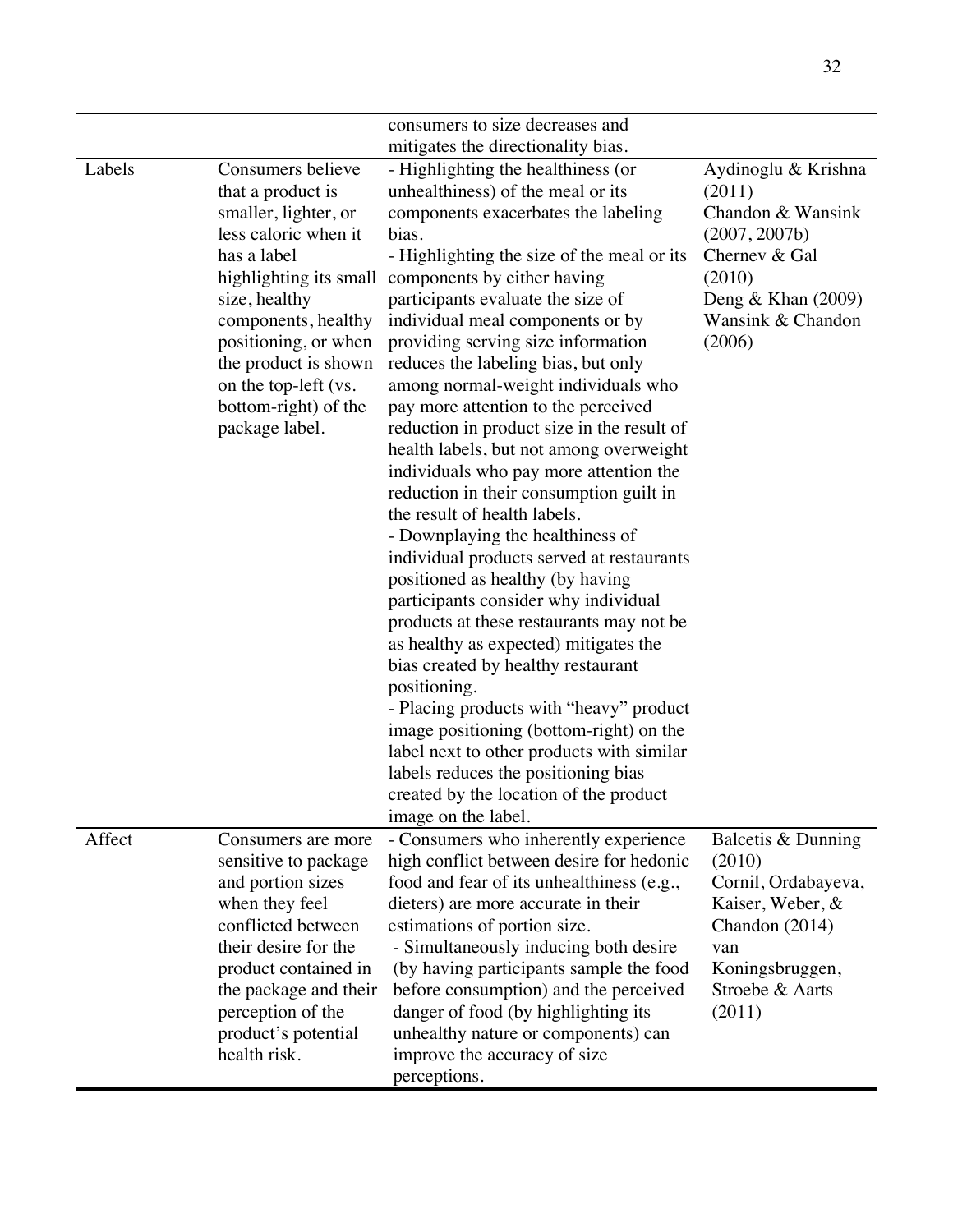## PIECEMEAL ESTIMATION MITIGATES THE UNDERESTIMATION BIAS (OBSERVED



GEOMETRIC MEANS, 95% CONFIDENCE INTERVALS, MODEL PREDICTIONS)

Note: The actual and the estimated size of meals served at a fast-food chain restaurant observed among normal-weight and overweight individuals (classified based on the median split of participants' body-mass-index) in the control condition (estimation of the size of the entire meal) and the piecemeal condition (estimation of the size of each meal component prior to the estimation of the size of the entire meal). Reprinted with permission from the American Marketing Association (44, 1, 2007): Figure 3 in Chandon, P., & Wansink B. (2007). Is obesity caused by calorie underestimation? A psychophysical model of meal size estimation. *Journal of Marketing Research*, 44 (1), 84-99.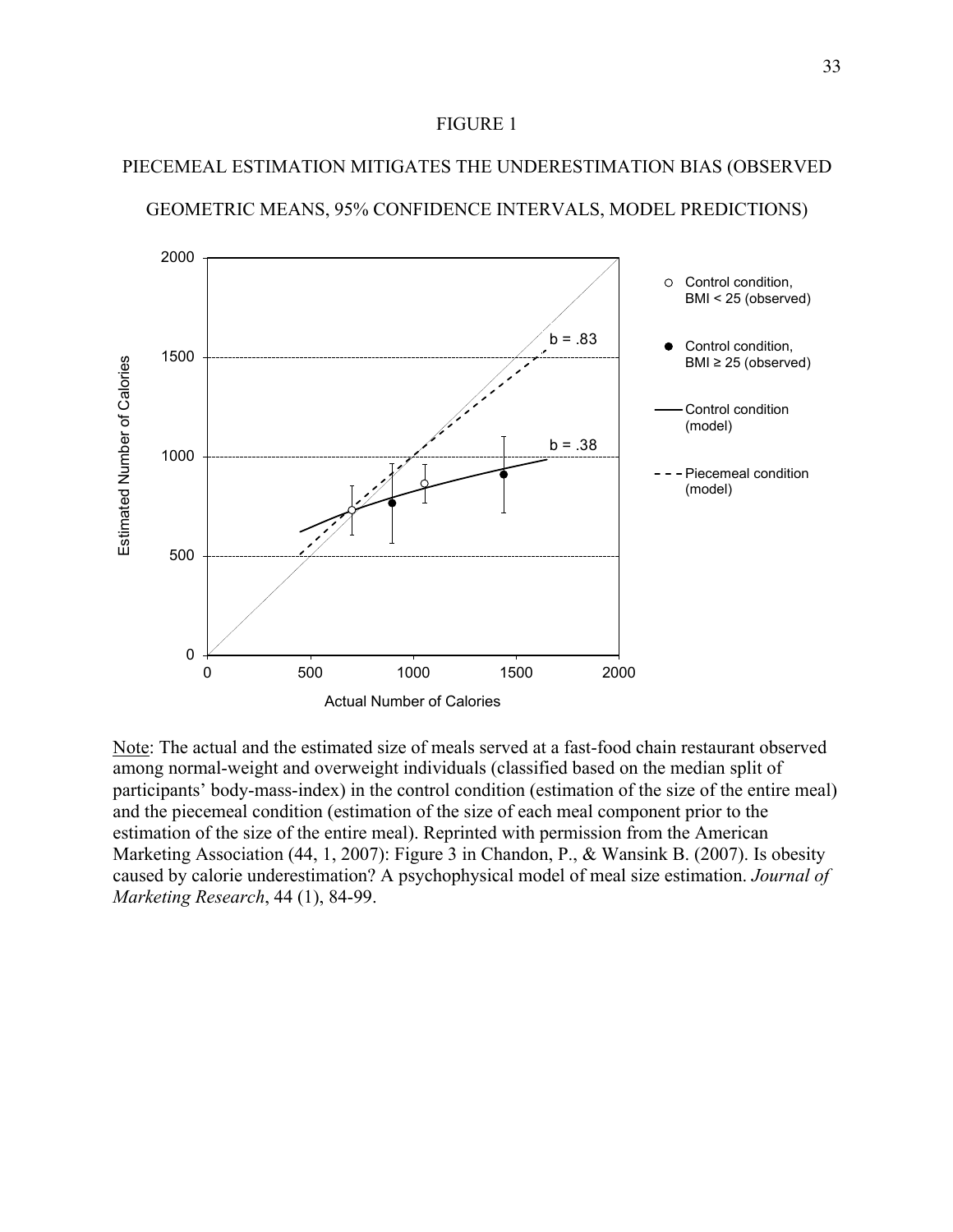THE DIMENSIONALITY BIAS (OBSERVED GEOMETRIC MEANS, 95% CONFIDENCE



INTERVALS, MODEL PREDICTIONS)

Note: The actual and the estimated size of a candle in the 1D condition (the candle increased in height only) and the 3D condition (the candle increased in diameter and height). Reprinted with permission from the American Marketing Association (46, 6, 2009): Figure 1 in Chandon, P., & Ordabayeva, N. (2009). Supersize in one dimension, downsize in three dimensions: Effects of spatial dimensionality on size perceptions and preferences. *Journal of Marketing Research*, 46 (6), 725–738.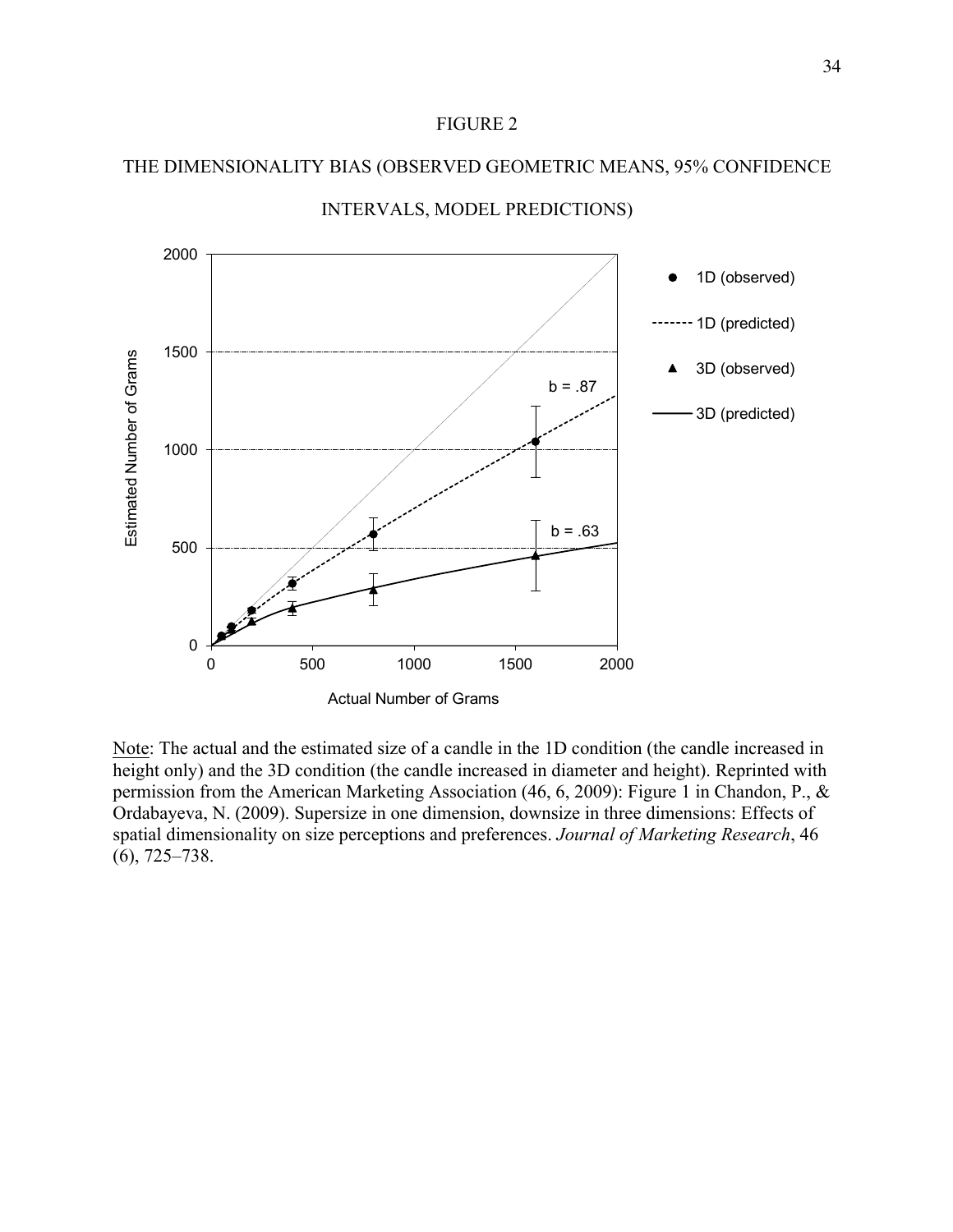## THE DIRECTIONALITY BIAS (OBSERVED GEOMETRIC MEANS, 95% CONFIDENCE



INTERVALS, MODEL PREDICTIONS)

Notes: The actual and the estimated size of a small, medium, and large portion of nuts in the supersizing condition (given the size of a small portion, participants estimated the size of each remaining portion in ascending order) and the downsizing condition (given the size of a large portion, participants estimated the size of each remaining portion in descending order).